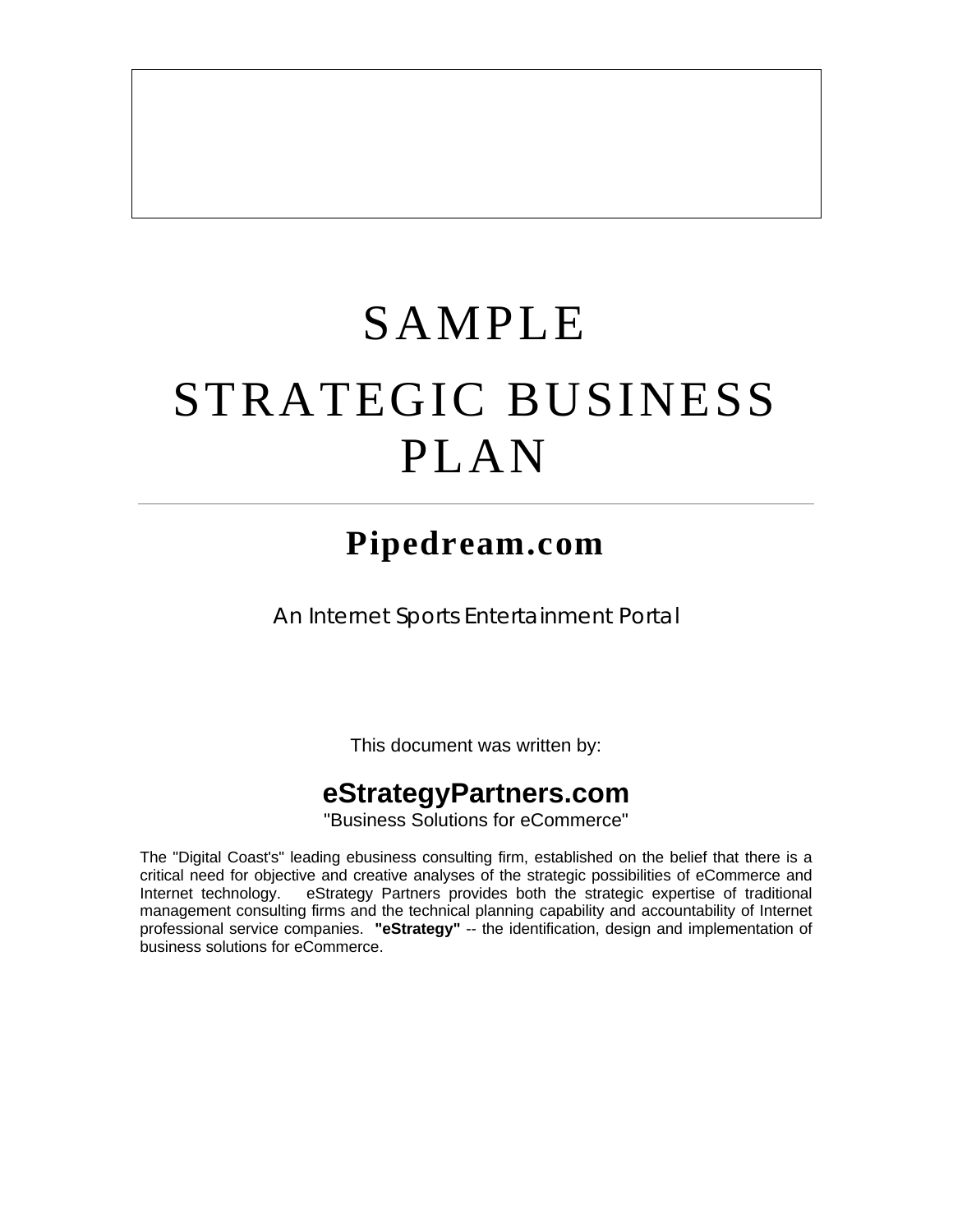## **Copyright & Disclaimer**

This business plan is presented here to benefit and promote the services of eStrategy Partners, LLC. The information and ideas herein are the confidential, proprietary, sole, and exclusive property of eStrategy Partners, LLC This plan should not be construed as an offer to sell securities in Pipedream.com, Inc.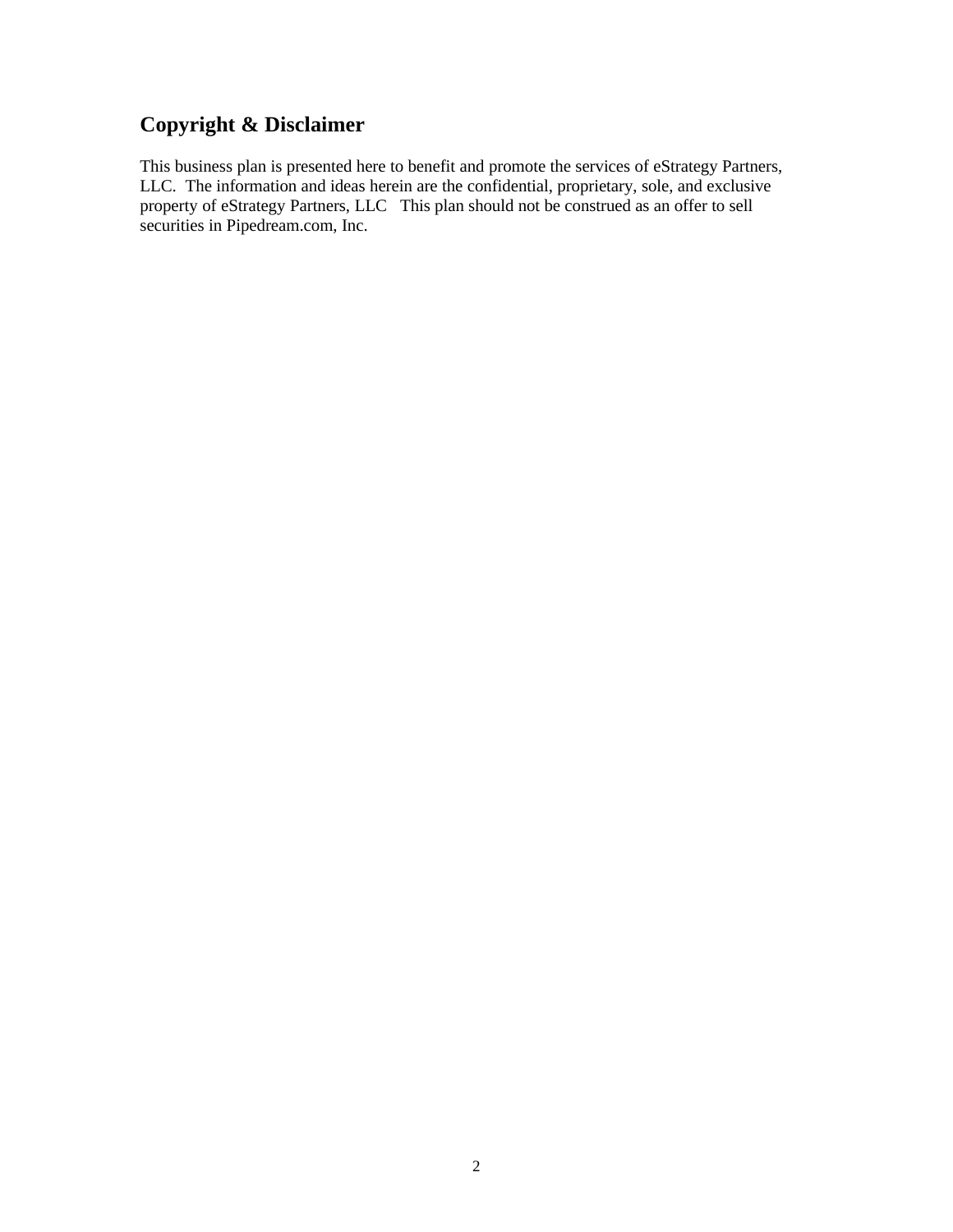## **Non-Disclosure Agreement**

You are being furnished with confidential information that has been prepared by eStrategy Partners, LLC (The "Company"), and you may be furnished with additional information by the Company or by its representatives or agents in connection with evaluating a possible transaction with the Company. By your acceptance and as a condition hereof, you agree to treat all information concerning the Company which is furnished to you by or on behalf of the Company, whether furnished before or after the date of this letter and regardless of the manner in which it is furnished, together with analyses, studies or other documents or records prepared by you or any of your employees or agents (collectively, "Representatives") to the extent that such analyses, studies or documents contain or otherwise reflect or are generated from such information (hereinafter collectively referred to as the "Evaluation Material"), in accordance with the provisions of this agreement.

You hereby agree that the Evaluation Material will be used solely for purposes in connection with a possible transaction with the Company, and that such information will be kept permanently confidential by you and your Representatives and you will not distribute this Evaluation Material or any part hereof to others at any time without the prior written consent of the Company. You agree to restrain your Representatives from prohibited or unauthorized disclosure or use of the Evaluation Material and shall be responsible for any such breach hereof. This Evaluation Material is being delivered for informational purposes and upon the express understanding that it will be used only for the purposes set forth above. In the event that the possible transaction which is the subject of this agreement is not completed or at the Company's request, you shall promptly return to the Company all written material containing or reflecting any information contained in the Evaluation Material and will not retain any copies, extracts or other reproductions in whole or in part of such written material.

It is understood and agreed that money damages would not be a sufficient remedy for any breach of this agreement and that Company shall be entitled to specific performance and injunctive or other equitable relief as a remedy for any such breach. In the event of litigation relating to this agreement, the prevailing party shall be entitled to receive reasonable legal fees and costs incurred in connection with such litigation. California law will govern the terms and conditions of this agreement.

Your retention of the Evaluation Material shall constitute acceptance of the terms and conditions hereof. If you do not agree to the terms hereof, please do not read the Evaluation Material and immediately return such to the Company. We would nonetheless appreciate your kindly signing and returning one copy of this agreement which will constitute our agreement with respect to the subject matter hereof.

Dated:  $\_\_$ 

(signature)

 $(print name)$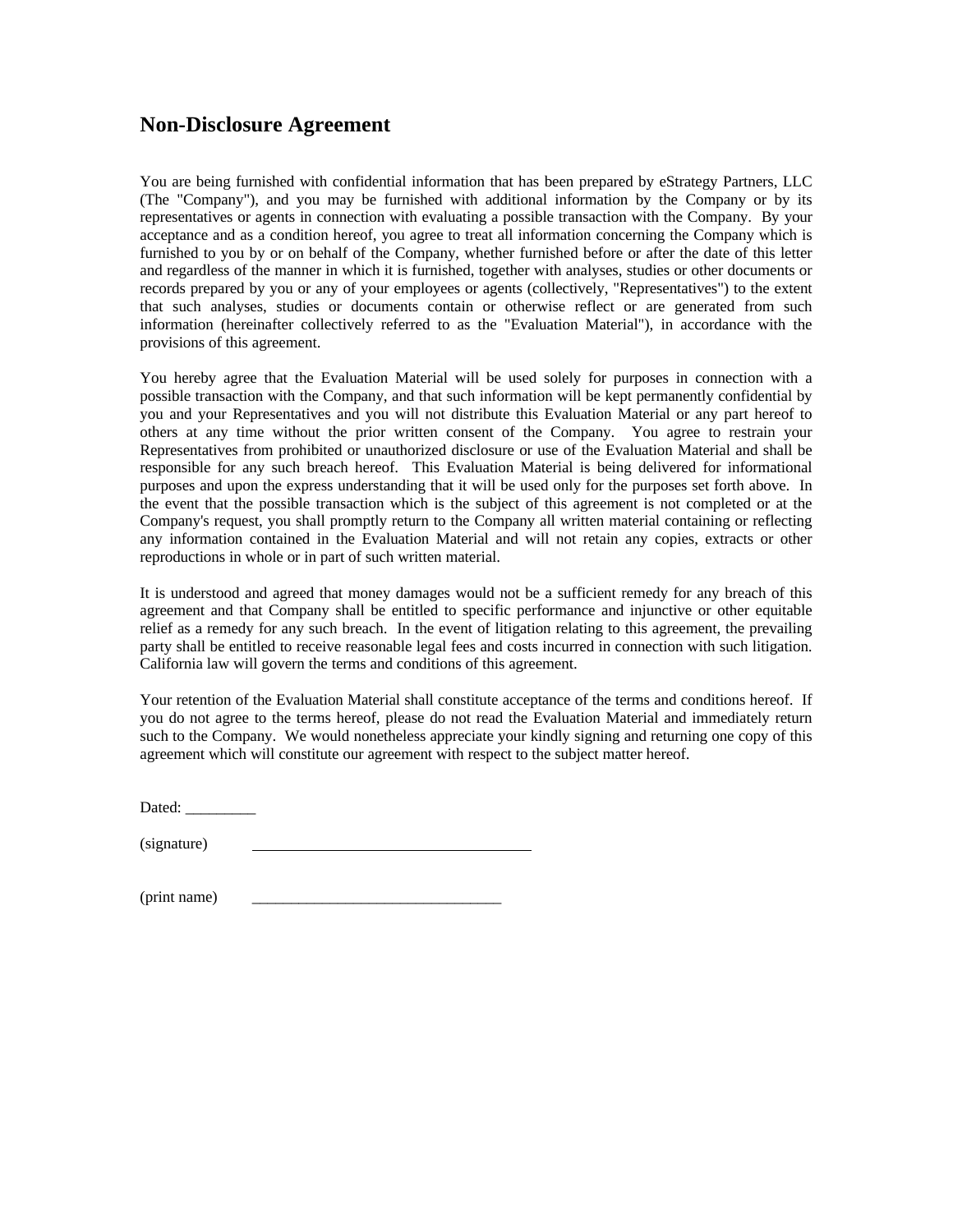# **Table of Contents**

| Disclaimer               |                                         | Page 1  |
|--------------------------|-----------------------------------------|---------|
| Non-Disclosure Agreement |                                         | Page 2  |
|                          | <b>Executive Summary</b>                | Page 5  |
|                          | <b>Business Concept</b>                 |         |
|                          | <b>Business Overview</b>                | Page 11 |
|                          | How the Service Will Work               | Page 11 |
|                          | Opportunity / Value Proposition         | Page 12 |
|                          | Services Offered                        | Page 13 |
|                          | <b>Revenue Streams</b>                  | Page 14 |
|                          | <b>Market Analysis</b>                  |         |
|                          | <b>Target Customers</b>                 | Page 16 |
|                          | Market Characteristics and Trends       | Page 16 |
|                          | Market Size and Revenue Potential       | Page 17 |
|                          | <b>Business Models</b>                  | Page 17 |
| Competition              |                                         |         |
|                          | <b>Brick and Mortar Media Companies</b> | Page 18 |
|                          | eTailing Companies                      | Page 19 |
|                          | <b>Pure Content Companies</b>           | Page 20 |
|                          | Company Objectives and Strategies       |         |
|                          | <b>Business Objectives</b>              | Page 23 |
|                          | <b>Business Strategies</b>              | Page 23 |
|                          | <b>Competitive Advantages</b>           | Page 25 |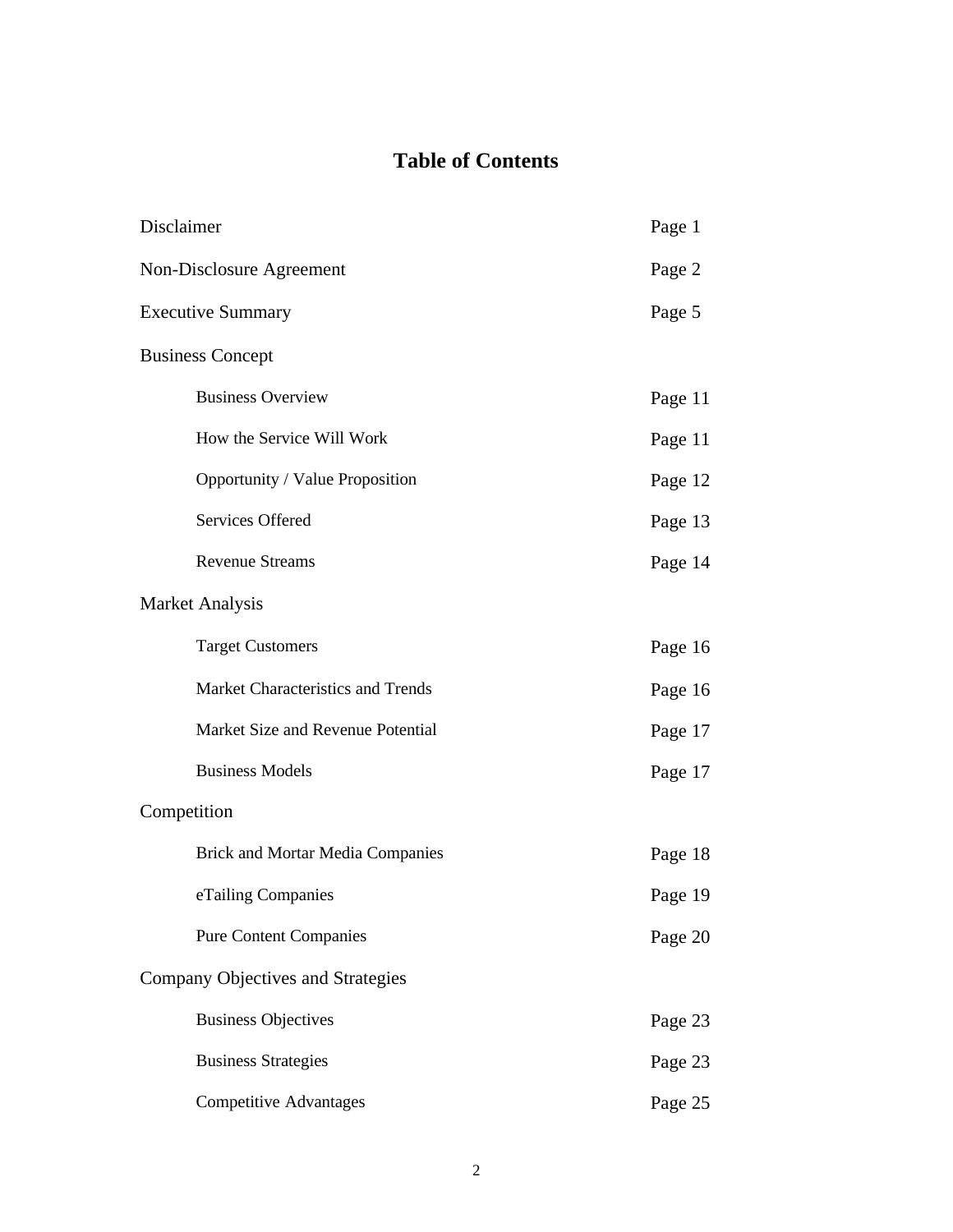| <b>Strategic Partners</b>        | Page 27 |
|----------------------------------|---------|
| Marketing                        | Page 28 |
| Web Site & Technology            | Page 31 |
| <b>Management Team</b>           | Page 32 |
| <b>Funding and Exit Strategy</b> |         |
| Opportunity                      | Page 33 |
| Funding and Use of Proceeds      | Page 33 |
| <b>Exit Strategy</b>             | Page 33 |
| <b>Financial Summary</b>         |         |

Financial Details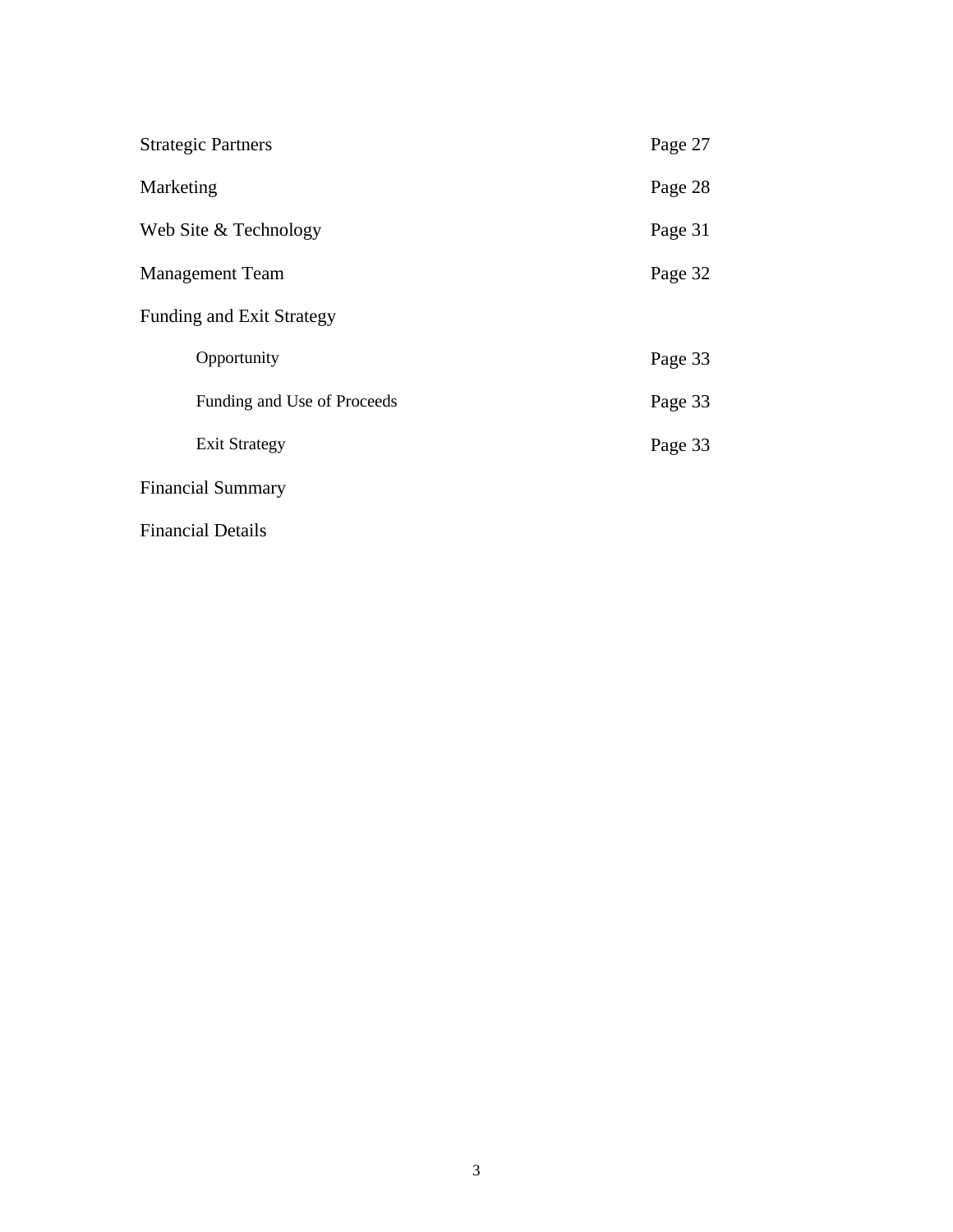# **Executive Summary**

## **Business Overview**

Pipedream.com, Inc. will create the first Internet Sports Entertainment Network offering sports programming along with clothing and equipment. Recognizing that a vital aspect of selling merchandise online is to provide compelling entertainment content to inspire sales. The company's unique content will showcase the new and exciting Entertainment and all the products, events, services and adventures associated with sports programming. Offering an interactive shopping experience, the channel will cater to a World Wide audience of "like minded" sports enthusiasts in an effort to build a synergistic global "sports entertainment" community.

Pipedream.com will create an Internet based brand (*The Internet Network*) that sports, equipment and clothing industries will recognize as a leader in the promotion, marketing and sale of its product in the online retail marketplace. Company revenues will be generated from three specific sources: (1) ecommerce commission fees paid by product sponsors (2) integrated content and banner advertising on the web site (3) sale of sponsorship packages for premiere site placement. The Company will develop and market its own branded storefront service.

## **Services Offered**

Pipedream.com will provide a comprehensive set of valued added consumer services that will be specifically catered to our audience and product sponsors. These services include:

- **Content / Programming -** Users of the site will experience award winning interactive, programming and editorials focused in the areas of sports equipment and clothing.
- **Community** Users of the site will be encouraged to take part in our community experience, using message boards, chat rooms and email. This builds an ongoing profile of our customers that will provide value added marketing and demographic data and feedback to our sponsors.
- **Personalization** Users will be able to personalize their viewing experience to increase loyalty and repeat usage. Each customer is authenticated, thus our programming, products and content will be specifically targeted to our customers buying and viewing habits.
- **Shopping -** The Company will deploy the latest technologies to enable interactive browsing to create a personalized shopping/viewing experience. Users can drag and drop clothes on their personalized mannequin to mix and match outfits.
- **Buying/Referring -** Buyers will be referred to respective online merchants for purchasing by clicking on selected products featured in our content and programming.

## **Revenue Streams**

Pipedream.com will build revenues and profits from a number of different sources:

- **Affiliate Commissions** -Consumers will click through our integrated product advertising to our affiliate merchants for purchasing. Pipedream.com will receive a percentage of the referred sale or click through fees.
- **Advertising** Advertisers will pay for banner ads, featured articles and link placements in our content. Ad rates will be based on a performance basis or CPM.
- **Elite Sponsorships**  The Company will provide custom sponsorship packages to an elite group of sponsors. In return for paying fixed monthly fees, sponsors will receive premium placement on the site, advertising and content integration services.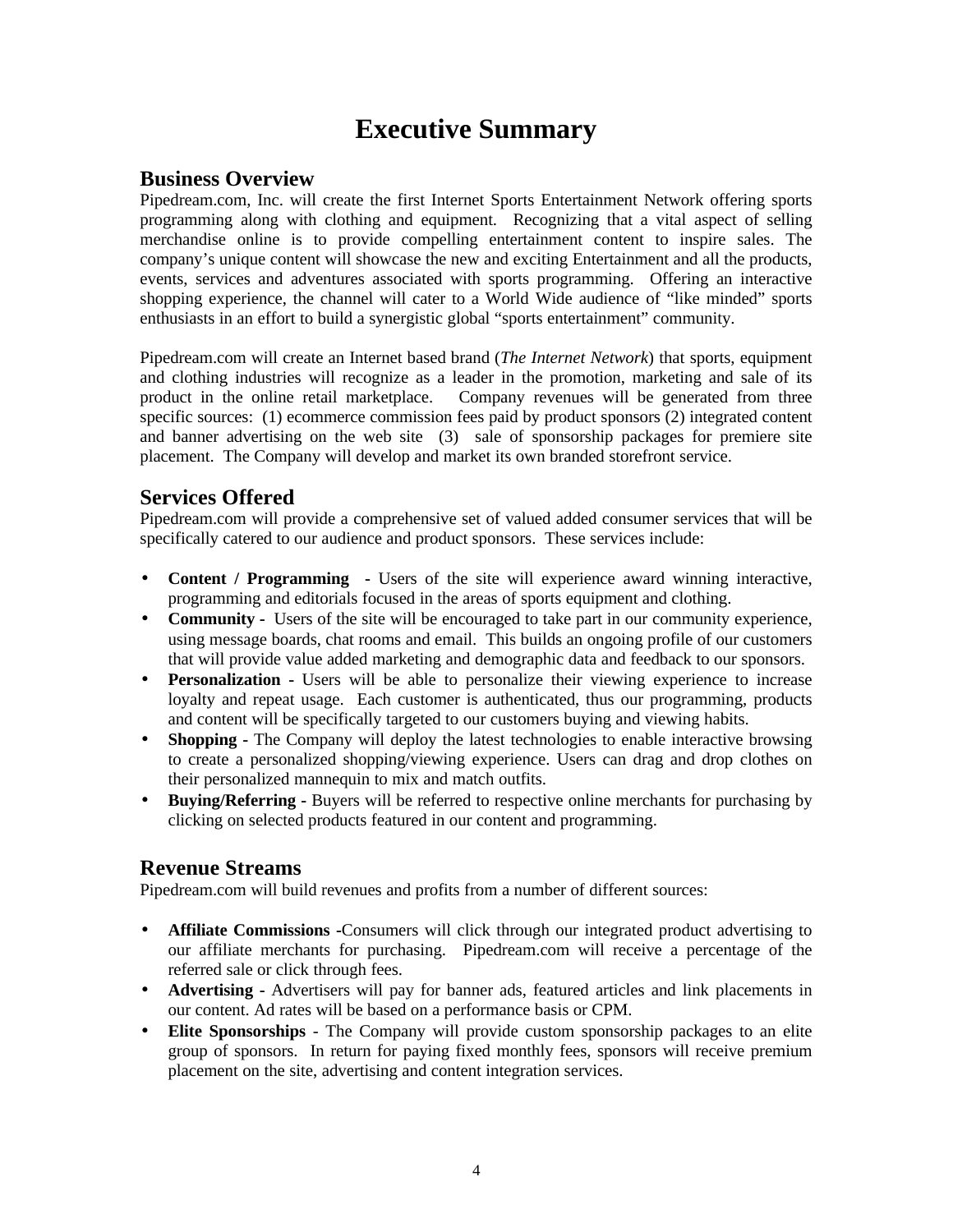- **Content / Programming Syndication** Pipedream.com premium content will be sold directly to our affiliate partners for republishing and co-branding exposure.
- **Value added services** Pipedream.com will offer additional services to our sponsors such as: Live event web casting, Message boards, Chat moderation and hosting.

#### **Benefits to our Consumers**

Affinity Clothing consumers will be attracted to the site because of several key value propositions:

- **Unique shopping / viewing experience -** The site will provide a unique visual experience for the consumer while browsing through our site. We will use the latest technology to provide our viewers with a personalized 3D animated experience.
- **Unique content**  Our content will inspire our consumers to explore articles and encourage repeat visits to our site in order to discover new and exciting "insider" sports, clothing and equipment information.
- **Highly customizable** The site will be highly interactive and customizable for viewing and shopping. The more frequent our consumers use the site, the richer their viewing, shopping and interactive experience becomes, eventually offering selections that match each customer's personal tastes.
- **Easy to use -** The site will be built specifically for the sporting consumer and will be extremely easy to use and purchase products. The navigation and purchasing experience will be effortless and the site will present our products, programming and content in a manner that is uncluttered and easy to view.
- **Community** Pipedream.com will build a strong community of people who have similar interests in our programming and content. This direct communication between our sponsors, celebrities and consumers will allow for the exchange of information, fostering customer loyalty and repeat site use.
- **Culture specific** The site will cater to the specific needs of various cultures around the world reflecting specific tastes and needs.

## **Benefits to our Partners, Sponsors and Advertisers**

Affinity Clothing sponsors will be attracted to the site because of several key value propositions:

- **Qualified buyers** The site will target and capture behavioral and demographic data from our consumers.
- **Unique integration of content & product advertising.** Our content will integrate products offerings from our sponsors.
- **Customized sponsorship / advertising packages** Each package will be catered to the needs of our sponsors advertising, marketing, and sales objectives.
- **Syndication of content** Pipedream.com will provide fresh content and programming directly to our syndication partners, thus enhancing their brand and attracting traffic.
- **Enhances brick and mortar business models** For products not sold through the Internet, Pipedream.com will drive traffic from its web site to physical store locations of its' sponsors.
- **Global distribution** Our unique Internet viewing experience will provide our sponsors with a cost effective and efficient method of marketing their products to a global audience.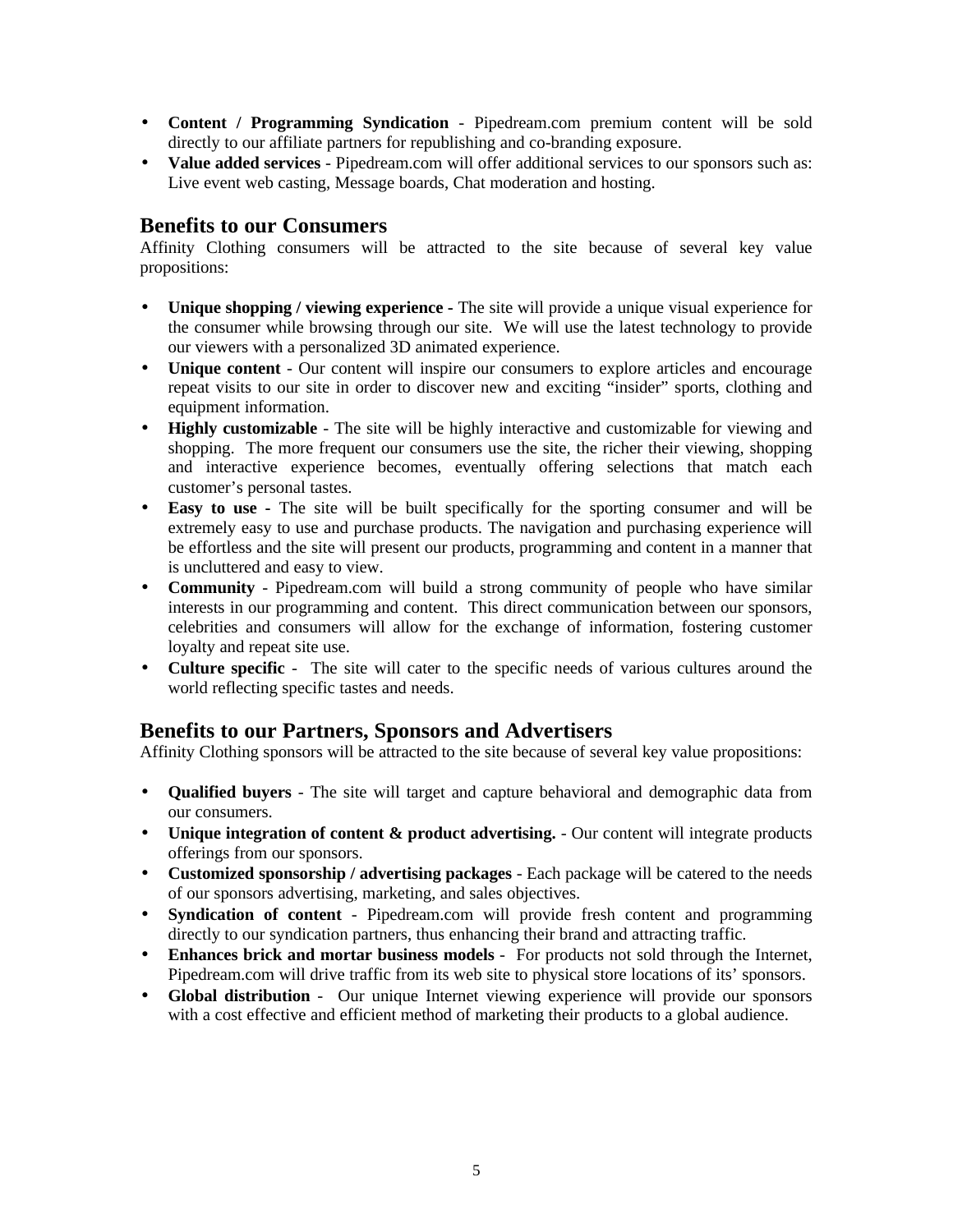## **Market Analysis / Trends**

There are a number of trends that are converging to make Pipedream.com the ideal marketing solution for the sports industry.

- **New Technology** Is enabling a more "rich" viewing experience for consumers online. 3D graphics, colors, Interactive Television, and broadband technology are enabling new and exciting businesses to challenge existing viewing and shopping experiences.
- **Merging Partners** eTailers and online content oriented companies are merging and partnering together to strengthen offerings.
- **Pro Sports Online** Celebrities are increasingly using Internet as a communications medium to exploit new product offerings while promoting their name and personal value.
- The sports industry is notorious for being technology-shy Pipedream.com will take this as an opportunity to make changes within an evolving industry.
- **Success of online sports sites -** The success of sports sites such as XYZ, ZXY, and YXZ have demonstrated that people value an online shopping experience.
- **Entrance of Brick and Mortar Magazines**  Traditional print magazines are building Internet magazines to build interactive advertising revenue streams.
- **New Advertising Models**  CPM models are changing to performance based and click through models where content is integrated into content and programming.
- **Significant growth of WWW consumers**. According to International Data Corporation there are approximately 196 million people world wide online today and this figure could exceed 500 million within the next three years.
- **Online Shopping** According to Cyber Dialogue, 24.4 million surfers bought online in Q2 1999, up 10 million in Q2 1998.

## **Market Size & Revenue Potential**

While there are no absolute statistics on the potential of the online sports market, there are a number of indicators that point to the market potential.

- Total merchandise, apparel and furniture ("GAF") sales in the United States was \$720.9 Billion in 1998. (US Industry and Trade Outlook)
- Sports apparel comprised 16%, or \$115 Billion, of the 1998 United States GAF sales.
- Internet sales of clothing and accessories in the U.S. are projected to soar to \$2.8 billion by 2002, from \$330- million in 1998. (Jupiter Communications)
- Global consumer e-commerce spending: 1999: \$9.9 billion. 2002: \$37.5 billion. (Jupiter Communications or Forrester)
- Internet ad spending will total between \$4.7 billion and \$6.5 billion in 2000. Forrester Research predicts a \$22 billion year for the industry in 2004.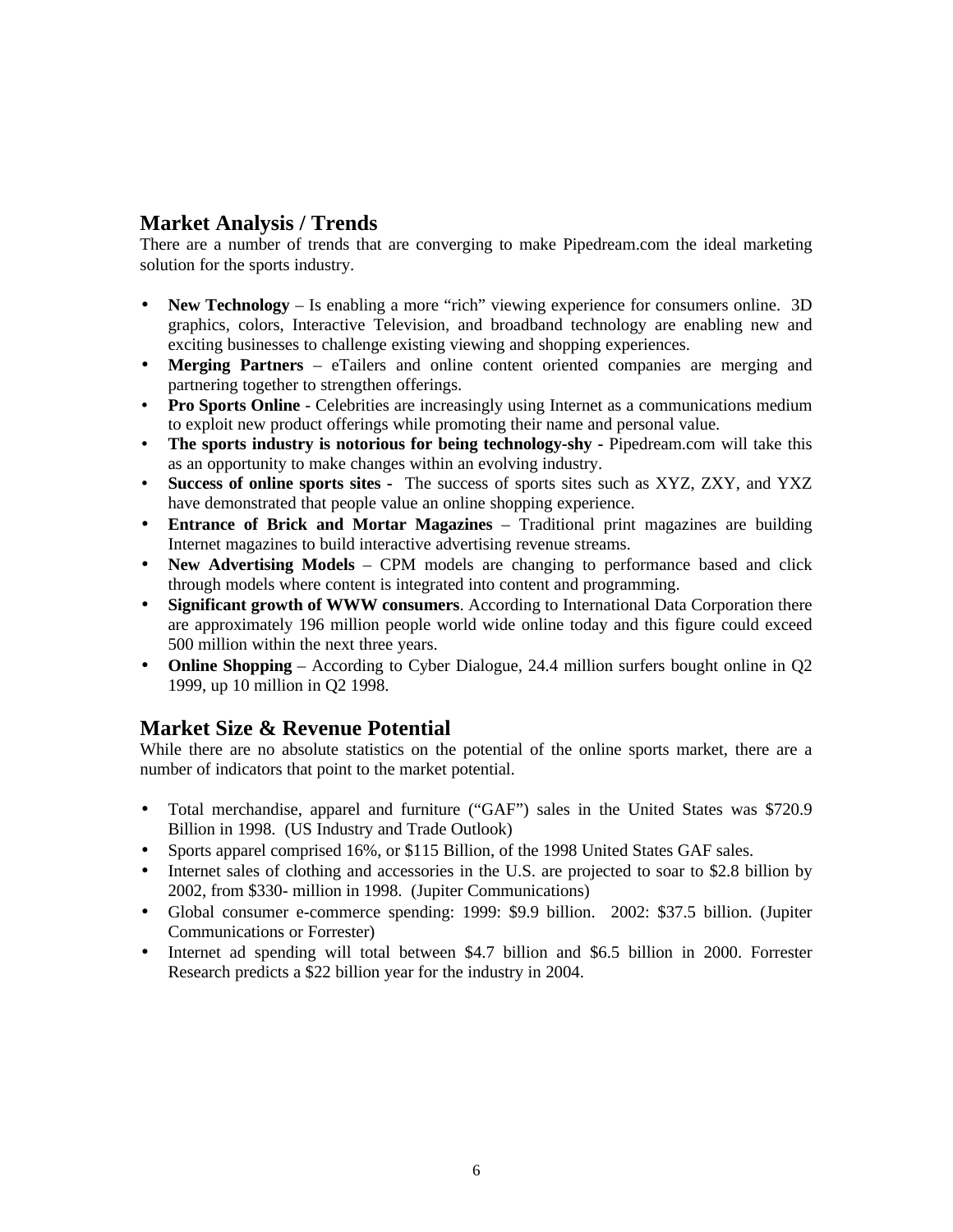## **Competition**

Presently, there are many sports sites focused on either providing content or product in the Internet marketplace, such as: YXY, YXZ, ZXY, YZZ, but their penetration into the Internet marketplace could be limited due to: (1) inadequacy of interactive services that build communities of consumers (e.g. chat, message boards); and (2) their exclusive focus on selling products or providing content without providing a rewarding experience (e.g. clothing, culture  $\&$ sports). The Company believes that it can move strategically into the integrated content and etailing space and capture a large market share in industry before other companies can achieve a similar presence. The timing of our entrance will be critical.

## **Business Strategies**

The Company will implement the following strategies to achieve its goals of becoming the leading branded Internet Sports Network:

- (1) Create a compelling value proposition for both sponsors and consumers.
- (2) Build strong brand recognition and leverage the brand equities affiliated with Pipedream.com.
- (3) Develop key industry relationships with pro sports figures, sports clothing manufacturers and content syndication partners.
- (4) Provide a compelling presentation of content and products to encourage repeat visits.
- (5) Leverage our technology investments to create a measurable marketing and e-commerce platform that enables measurability, personalization and integration with our sponsors.
- (6) Provide a high level of personalized service.
- (7) Build a "A-list" of experienced professionals form the sports and retailing world.

## **Strategic Partnerships and Alliances**

The Company will develop key strategic alliances and sponsorships with major key industry organizations that help bring credibility, public relations, as well as traffic to the site. These alliances typically result in extensive co-marketing by both organizations with the goal of each company driving traffic and awareness of the other company's products and services. This is a key element of Pipedream.com's strategy and it builds revenues as well as prevents other companies from working with these strategic accounts. With roots in the sports and media industries, Pipedream.com has developed relationships and strategic alliances with companies and organizations who will provide publicity, marketing, and technology assistance.

## **Competitive Advantage**

Pipedream.com will become the dominant Sports Entertainment Network and maintain its position from the following competitive advantages and barriers to entry:

- **Relationships** The team has continuous dealings with the publicists, "A-list" sports figures, and executives who control and influence their respective industries. This gives Pipedream.com a critical and powerful strategic advantage.
- **Management, speed, flexibility -** The Company will build the highest quality management team, having experience in technology, sports and entertainment industries.
- **First/early mover advantage** The Company will be one of the first sporting sites to achieve a high degree of brand awareness through a combination of integrated advertising, content/product offerings, public relations, and strategic relationships.
- **First mover in technology**  The Company will utilize cutting edge technology to present our programming and provide a high level of personalized service to our customers.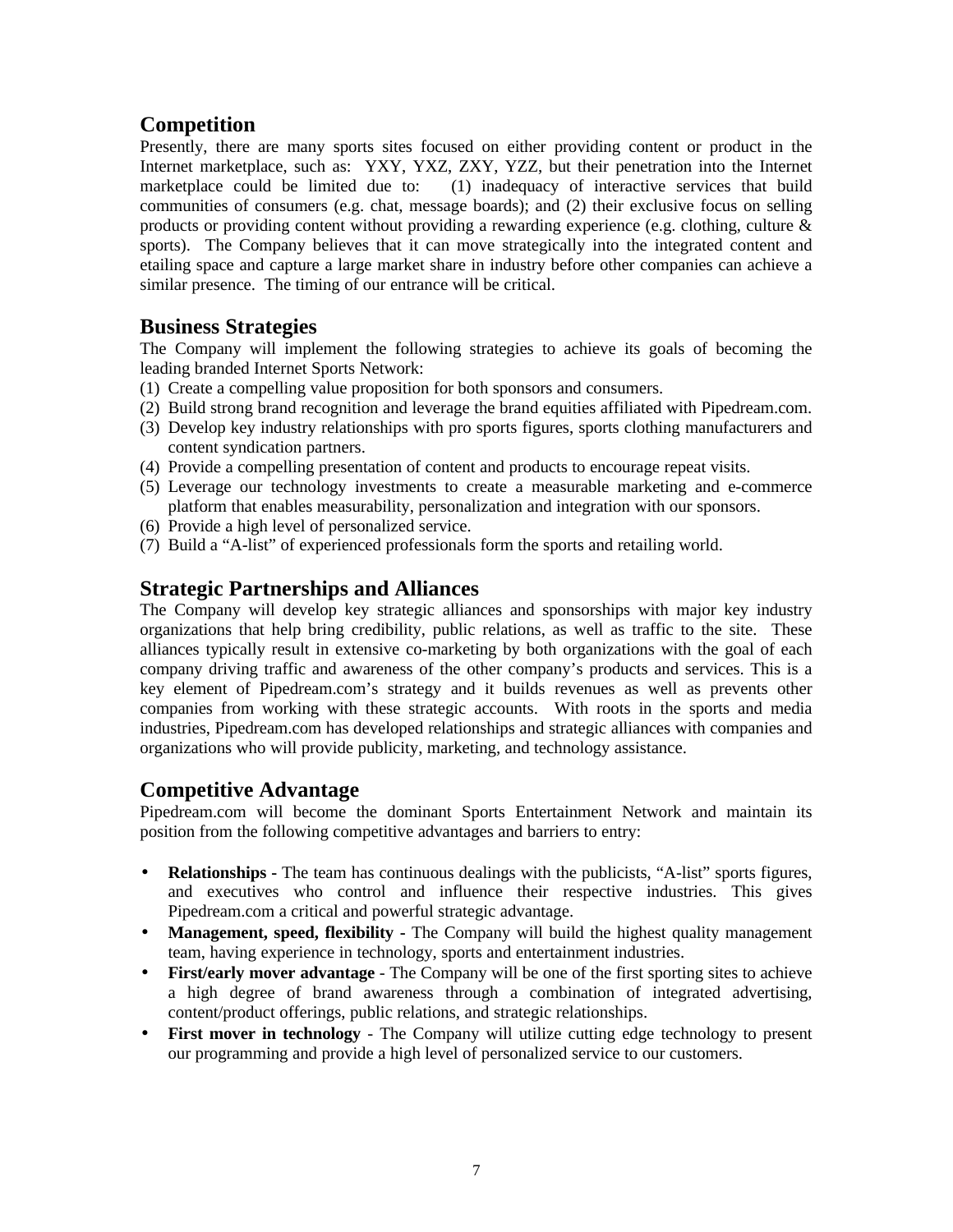- **Maximize operating efficiencies** Pipedream.com will leverage its investment in technology to realize cost savings and efficiencies in marketing, infrastructure, and management resources.
- **High switching costs** Consumers will be able to customize their experience, as such, once users become comfortable using Pipedream.com, it is likely that they will continue using our service.

## **Marketing**

Pipedream.com's marketing efforts will be directed toward executing the company strategies of building awareness and driving traffic to the site. The combination of strong creative marketing and partnerships with traffic generating sites is expected to result in many visitors who will become loyal, repeat customers. The Company expects to use a variety of marketing tools including guerilla/grassroots marketing, Web advertising, affiliate marketing programs, public relations, and key strategic alliances to drive traffic. Pipedream.com forecasts 24,000,000 users in the first year.

## **Web Site and Technology**

It will be critical that our audience enjoys the layout and design of our Web site and adapt to the interactive nature of our programming. Our layout and design will have to be user-friendly and cutting edge in the eyes of our audience to be successful in attracting repeat users. The features, functionality, and content can be replicated by competitors, but the brand and the consumer experience must differentiate the value proposition to our customers. We have a strong branding message that will extend to all aspects of the site and truly provide the best experience for our customers. The site must encompass the sophistication and identification of the sponsors and programming we represent and offer customer value added features to build a real interactive community.

## **Management Team**

Our management team combines the experiences of executives with extensive backgrounds in managing and developing successful businesses within the sports and Internet industries. Pipedream.com currently has two senior executives and is in the process of hiring a support staff, who will be involved in site design, media programming and business development. Upon obtaining its first round of funding, the Company will hire a full time staff to fully implement the business as outlined in this plan. The Company executive staff and operations will be in San Francisco, California.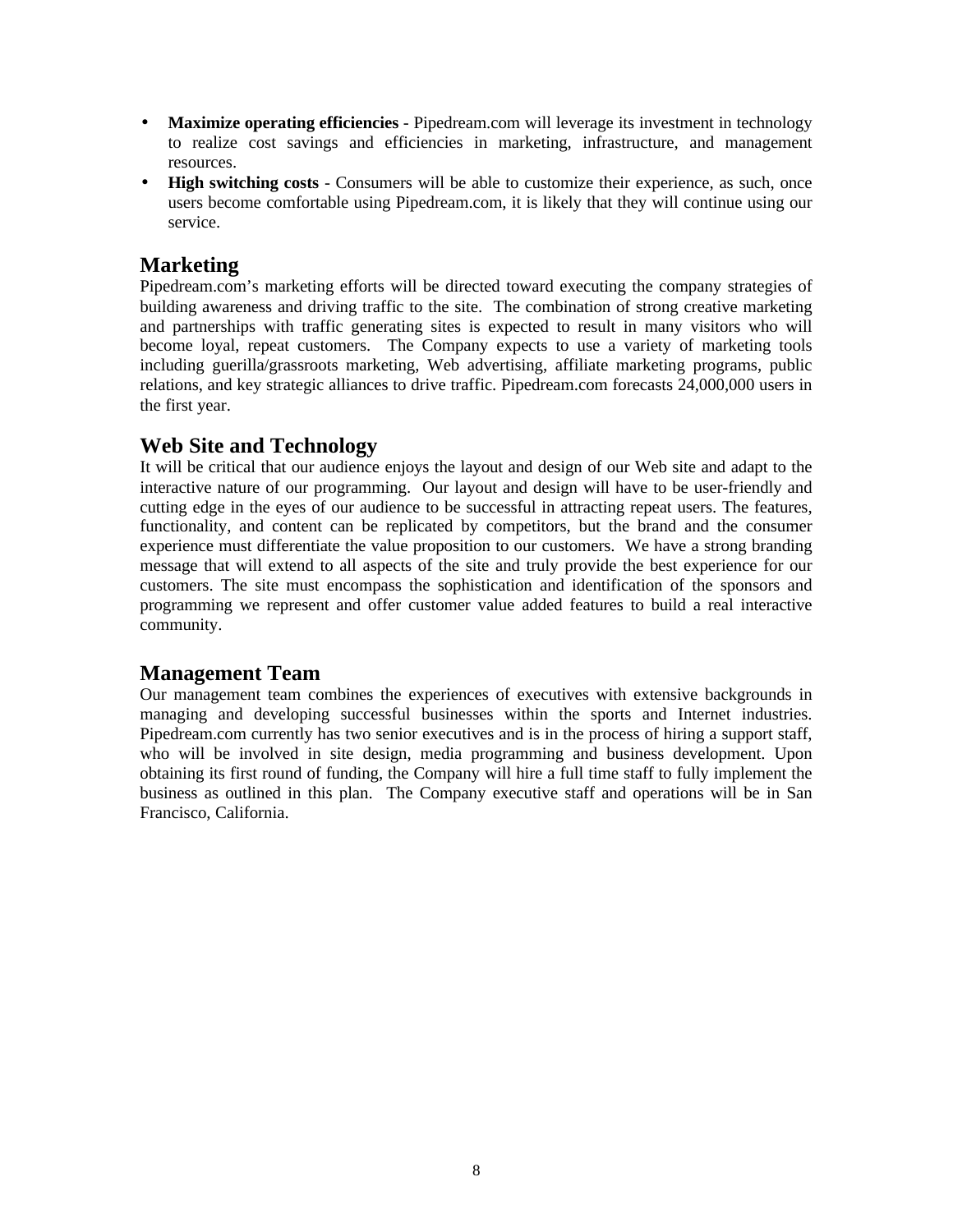## **Opportunity**

The management of Pipedream.com expects that the implementation of this plan will result in substantial viewers, ecommerce revenues, and eventually profits. A complete set of financials is found in this Plan but key metrics include:

|                             | Year 1     | Year 2     |
|-----------------------------|------------|------------|
| <b>Monthly Page Views</b>   | 2,000,000  | 6,000,000  |
| Page Views                  | 24,000,000 | 72,000,000 |
| Pipedream.com revenues (\$) |            |            |
| Pipedream.com expenses (\$) | S          |            |
| Operating profit/loss (\$)  |            |            |

## **Comparables**

While it is difficult to put a valuation on the Company, recent IPO activity does provide a strong indication of the potential market capitalization.

- XYX.com (TICK) currently has a market capitalization of \$707 million with a monthly viewer base of approximately 4,289,000 (generating \$.47 in revenue per viewer) and 1998 revenues of \$24.7 million.
- ZYX.com (TICK) currently has a market capitalization of \$821 million with a monthly viewer base of approximately 4,366,000 (generating \$.40 in revenue per viewer) and 1998 revenues of \$21.2 million.
- ZZY.com (TICK) currently has a market capitalization of \$44.8 million with an unknown monthly user base and 1998 revenues of \$2.93 million.

## **Funding and Use of Proceeds**

In order to achieve this growth, the Company is looking to secure funding via an equity placement to make investments in a variety of areas and fund cash flow requirements for the next eight months of operation. The Company is seeking \$ \_\_\_\_\_ million to finance these activities. The proceeds from this equity financing activity will be used as follows:

| Payroll                           |  |
|-----------------------------------|--|
| Marketing and Strategic Alliances |  |
| Tech/Equipment/Start-Up           |  |
| G & A                             |  |
| Contingency                       |  |
| Total                             |  |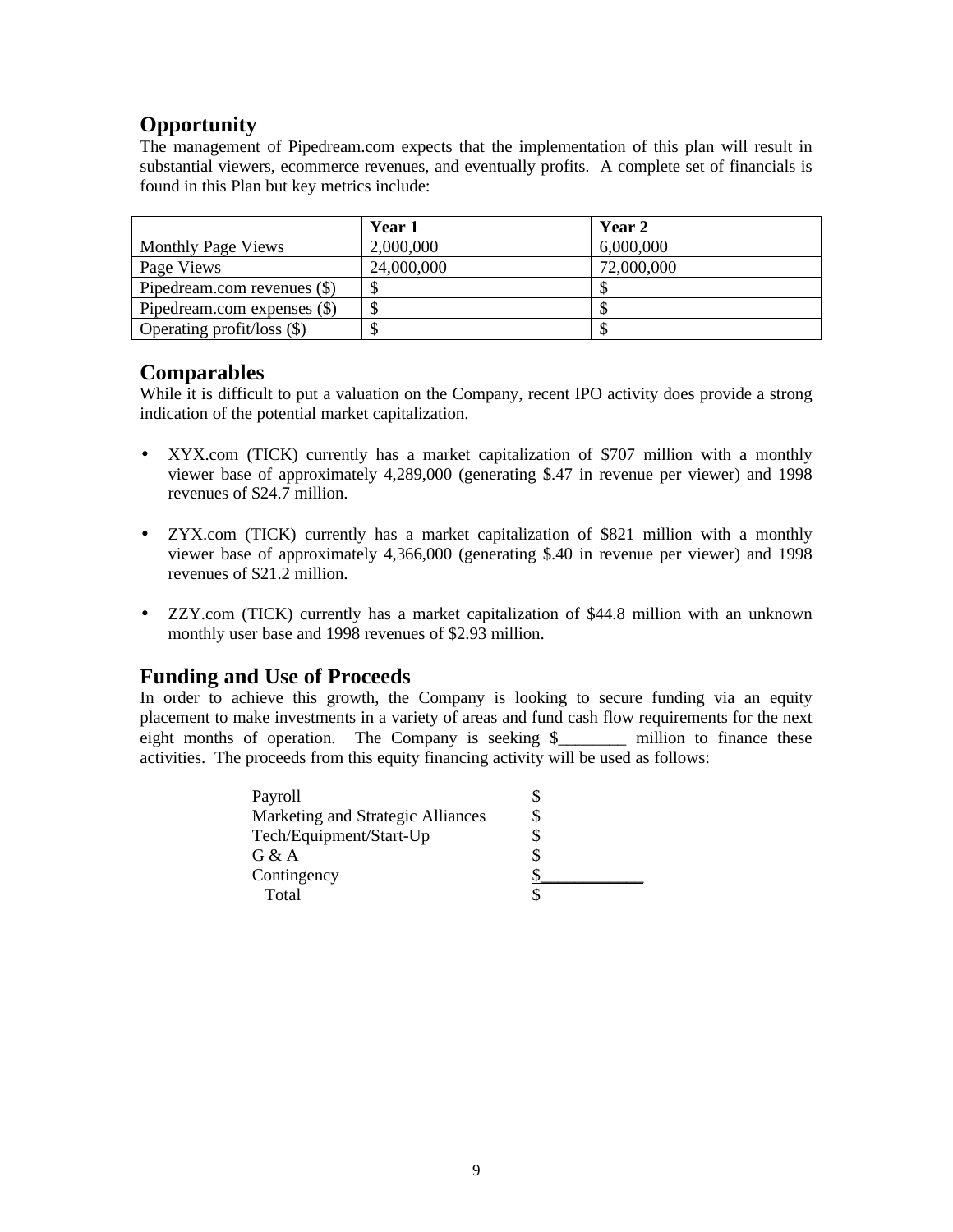# **Business Concept**

#### **Business Overview**

Pipedream.com, Inc. will create the first Internet Sports Entertainment Network offering sports programming along with clothing and equipment. Recognizing that a vital aspect of selling merchandise online is to provide compelling entertainment content to inspire sales. The company's unique content will showcase the new and exciting Entertainment and all the products, events, services and adventures associated with sports programming. Offering an interactive shopping experience, the channel will cater to a World Wide audience of "like minded" sports enthusiasts in an effort to build a synergistic global "sports entertainment" community.

Pipedream.com will create an Internet based brand (*The Internet Network*) that sports, equipment and clothing industries will recognize as a leader in the promotion, marketing and sale of its product in the online retail marketplace. Company revenues will be generated from three specific sources: (1) ecommerce commission fees paid by product sponsors (2) integrated content and banner advertising on the web site (3) sale of sponsorship packages for premiere site placement. The Company will develop and market its own branded storefront service.

#### **How the Service Works**

Pipedream.com site will be designed to facilitate product transactions and entertain our viewers. The service will work as follows:

- Registration. Anyone can browse through the site. However, in order to purchase an item for sale, the buyer must first register with our service. This can be done extremely quickly via online forms that are provided. In addition, the user will specify certain preferences such as the language in which they will view the site, currencies, to ease use on repeat visits.
- Purchasing. Buyers can find items of interest by selecting on the categories provided within the site, or, can use our sophisticated search engine to locate items of interest. Once a product is selected the transaction is seamlessly recorded simultaneously within Pipedream.com's site and the respective vendors site. Buyers are kept informed of their transaction records via email and through online purchasing records. Upon completion of a transaction, buyers can choose where and how to send products. Our vendors fulfill orders for all products.
- Selling. Our product sponsors can list products for sale. This can be done via Pipedream.com's custom sponsorship packages. The sXYXr pays all fees associated with the transaction including a prepaid listing fee (fees will vary depending on sponsorship package or number of products) as well as a commission of the final sale price, ranging 3 to 30% depending upon the size and complexity of the transaction and product. In addition, the product sponsors can choose from among a number of premium priced options such as mannequin fitting integration, special promotions and/or placements within the site.
- Personalized Service. Users will have the opportunity to personalize their viewing experience in an effort to increase customer loyalty and repeat usage. Each customer is authenticated, thus our programming, products and content will be specifically targeted to each customers buying and viewing habits. Authentication will take the form of email, zip code, personal preferences and sizing requirements. The more a viewer uses and purchases from our site the more accurate our information and personalized service will becomes.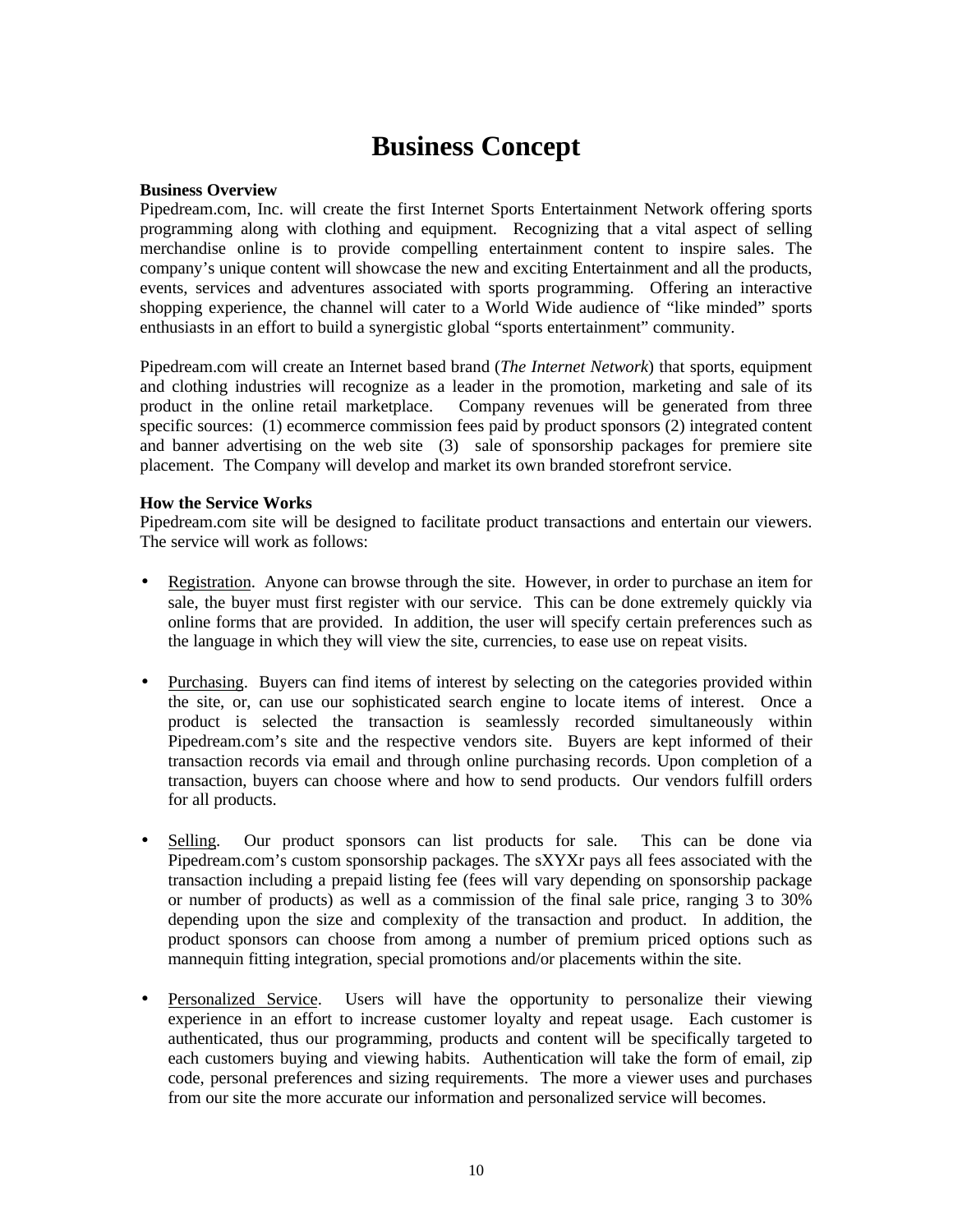- Culture. Large, global companies have known for years that there are tremendous differences in shopping markets depending upon the specific country. Most large online shopping sites are focused on meeting the needs and desires of a very specific demographic segment only within the United States. Pipedream.com will cater its site to the specific needs of different cultures around the world customizing specific tastes and needs.
- Community. Users of the site will be encouraged to take part in our community experience, using message boards, chat rooms and email. Thus, building an ongoing profile of our customers that will provide value added marketing and demographic data and feedback to our sponsors.
- Shopping. Users will have the opportunity to use our cutting edge 3D mannequin technology. Online shoppers may type in height, weight, bust, and waist size, skin color, and other personal details, and seconds later their own image pops up, ready to try on clothes. Users can drag and drop clothes on their personalized mannequin to mix and match outfits. All products in three-dimension can be rotated for a closer look, right down to the stitching on a sweater.

#### **Opportunity / Value Proposition**

#### **Benefits to our Consumers**

Affinity Clothing consumers will be attracted to the site because of several key value propositions:

- Cutting edge content. Our content will inspire our consumers to explore articles and encourage repeat visits to discover exciting new "insider" sports, celebrity and clothing information. Our content will derive from a number of qualified writers and producers around the world. The acquisition and development of our content will be exclusive in most cases to protect our brand.
- Unique shopping / viewing experience. The site will provide a unique visual experience for consumers browsing through our site. Online shopping experiences today lack texture and true color, but through technology advances we will provide our viewers with this experience through an animated experience. Users will have the opportunity to use our cutting edge 3D mannequin technology. Online shoppers may type in height, weight, bust, and waist size, skin color, and other personal details, and seconds later their own image pops up, ready to try on clothes. Users can drag and drop clothes on the personalized mannequin to mix and match outfits. All products in three-dimension can be rotated for a closer look, right down to the stitching on a sweater.
- Highly customizable. The site will be highly interactive and customizable for viewing and shopping. The more frequent our consumers use the site the richer their viewing, shopping and interactive experience will become, eventually offering selections that match each customer's personal tastes. Each time a user reenters the site, Pipedream.com will recognize the customer and present products and content most likely to be purchased or preferred.
- Easy to use. The site will be built specifically for the Sports consumer and will be extremely easy to use and purchase products. Our navigation, shopping and purchasing experience will be effortless and unlike some of our competitors our site will present our products,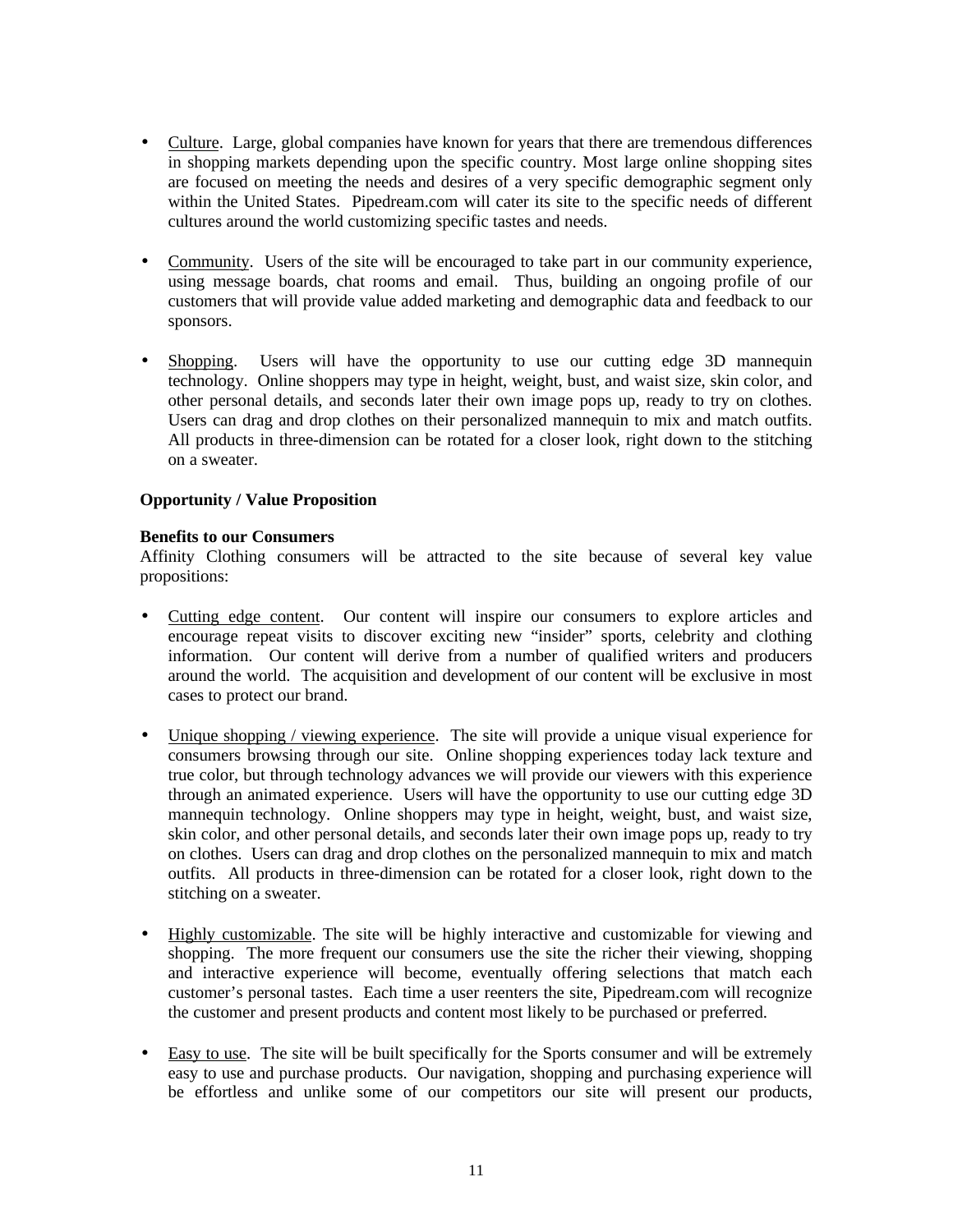programming and content in a manner that is uncluttered. Our site will contain more pictures than text, thus navigation will be frequently activated through clicking on objects rather that text.

• Community. Pipedream.com will build a strong community of people who have similar interests in our programming and content. This direct communication between our sponsors, celebrities and consumers will allow for exchange of information, fostering customer loyalty and repeat site use. Providing a community experience has proven to be an important element of success for XYZ, XZY.

#### **Benefits to our Sponsors, Advertisers and Syndication Partners**

Sports clothing sponsors will be attracted to the site because of several key value propositions:

- Large numbers of qualified buyers. The site will target and capture behavioral and demographic data from our consumers. Each customers profile data will be stored in our database for targeting future buyers and traffic. Pipedream.com will use the Internet and its storefront this "rich" information and reuse the data to uncover new marketing opportunities.
- Enhances brick and mortar business models. For products not sold through the Internet, Pipedream.com will drive traffic from its web site to physical store locations of its' sponsors. A few articles of high end sports clothing and accessories will be exclusively promoted on our site. Online customers will be referred to the nearest retail store for purchase.
- Global distribution. Our unique Internet viewing experience will provide our sponsors with a cost effective and efficient method of marketing their products to a global audience. Through our targeted and global marketing efforts the company expects to reach unique and qualified audiences worldwide.
- Unique integration of content & product advertising. Our content will integrate products from our sponsors with a unique combination of pictures and text. Presentation of storefront will be designed to the specific tastes of our viewers and product. For example, instead of viewing a picture of a static shirt, we will present the shirt on a celebrity within our interactive content.
- Customized sponsorship / advertising packages. Each package will be catered to the needs of our sponsors advertising, marketing, and sales objectives. Options within our custom packages will include: Targeting specific customers, countries and audiences, featured presentations, premiere storefront space, featured articles, celebrity endorsements and cobranding opportunities.
- Syndication of content. Pipedream.com will provide fresh content and programming directly to its syndication partners, thus enhancing their brand and attracting traffic. Fresh content will be provided to our partners through links to our site. Our editors and writers will provide "insider" entertainment, celebrity and clothing content that will attract customers and encourage repeat use.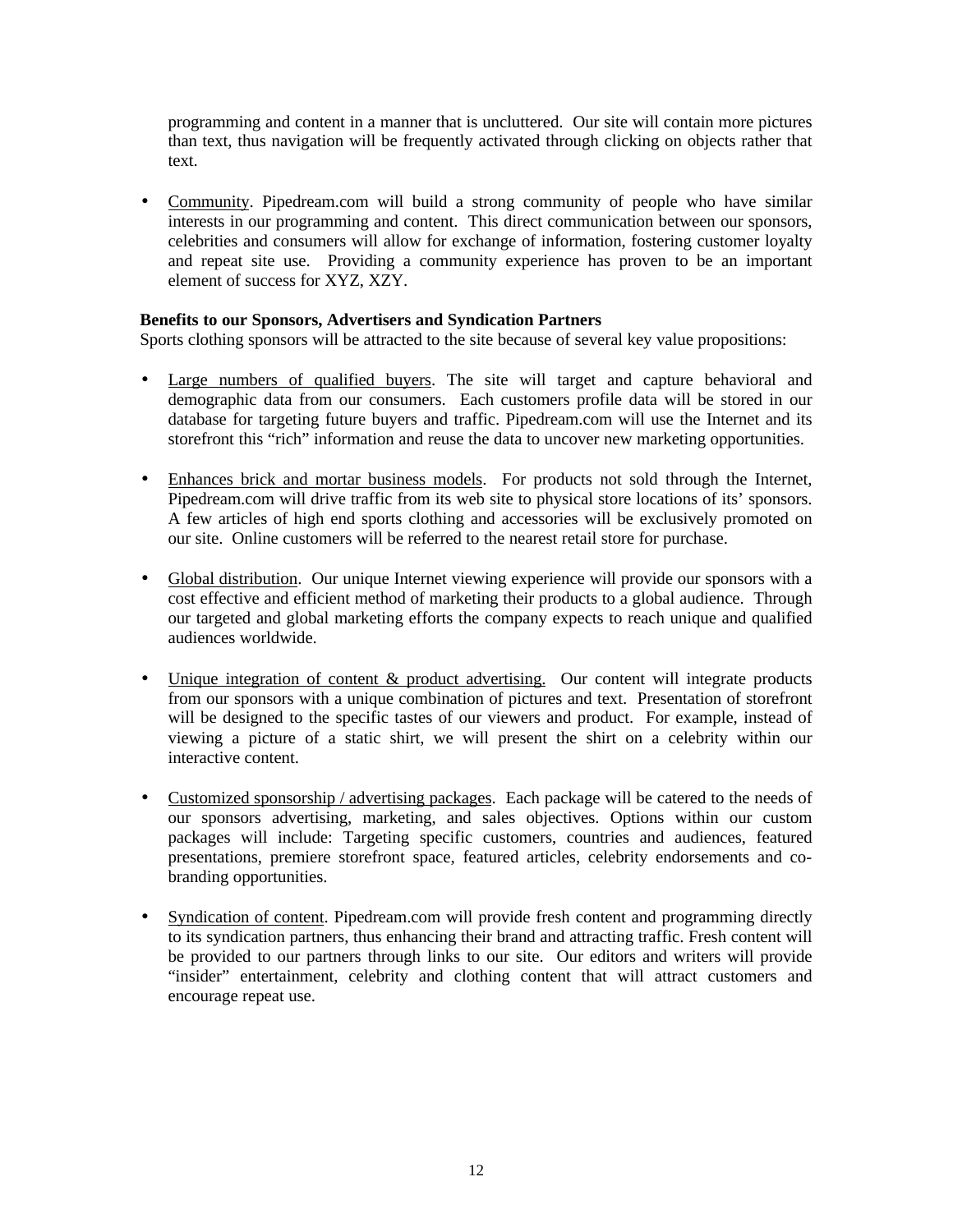#### **Services Offered**

Pipedream.com will provide a comprehensive set of valued added consumer services that will be specifically catered to our audience and product sponsors. To protect the brands, prices and products we represent, our service will take priority over the sale. We will operate with this philosophy due to much of the reason offline brands command high prices, because of the service and ambience evident in their retail stores. In order for Pipedream.com to succeed we cannot merely equal the off-line alternative, but we must measurably exceed the off-line alternative in dimensions that are relevant to the consumer. Thus, facilitating transactions and allowing customers to track packages online is not enough. We will put emphasis on human interaction before, during and after the sale to measure up to the off-line experience. These services include:

- Content / Programming. Users of the site will experience award winning interactive, programming and editorials focused in the areas of sports, celebrity and clothing. Much of this content will be sold to our syndication partners to enhance their service.
- Buying/Referring. Buyers will be referred to respective online merchants for purchasing by clicking on selected products featured in our content and programming. This service will be seamlessly integrated into the Pipedream.com site. Each transaction will be tracked for customer service and product purchasing histories.
- Interactive Browsing. The Company will deploy the latest technologies to enable interactive browsing to create a personalized shopping/viewing experience. Users can drag and drop clothes on their personalized mannequin to mix and match outfits. Management feels that this service will have an enormous impact on the way consumers shop on the Internet.
- Community. Users of the site will be encourage to take part in our community experience, using message boards, chat rooms and email. This builds an ongoing profile of our customers that will provide value added marketing and demographic data and feedback to our sponsors.
- Personalization. Users will be able to personalize their viewing experience to increase loyalty and repeat usage. Each customer is authenticated, thus our programming, products and content will be specifically targeted to our customers buying and viewing habits.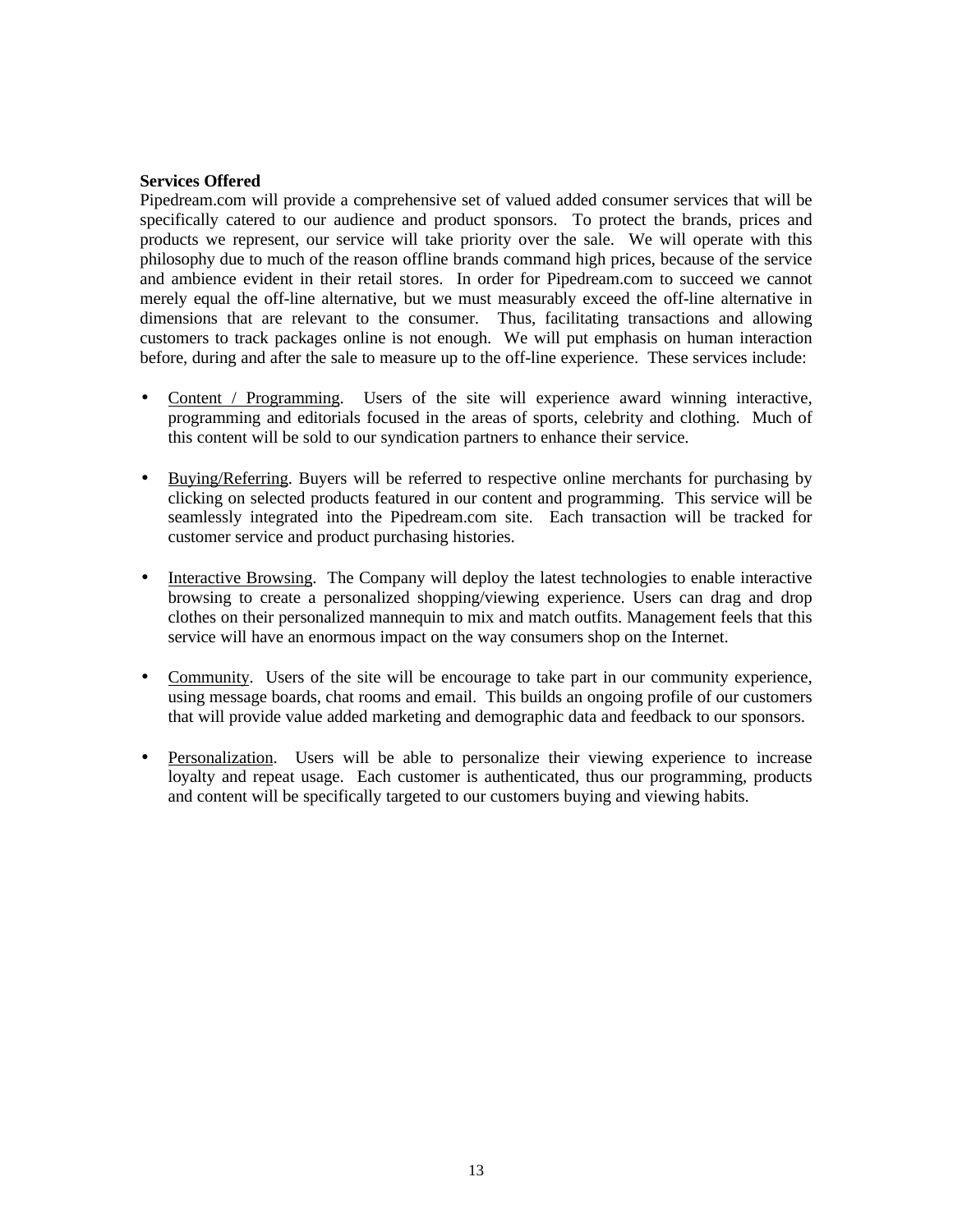#### **Revenue Streams**

The Company will target several different types of transactions. They are:

- Sponsorships
- Affiliate Commissions
- Advertising
- Content / Programming Syndication
- Value added services

Pipedream.com will build revenues and profits from a number of different sources:

- (1) Sponsorships. The Company will provide custom sponsorship packages to a select group of sponsors. In return for paying fixed monthly fees, sponsors will receive premium placement on the site, advertising and content integration services. Sponsors will receive integrated product placements in our content. We will provide our elite product sponsors category specific exclusivity.
- (2) Affiliate Commissions. Consumers will click through our integrated product advertising to our affiliate merchants for purchasing. Pipedream.com will receive a percentage of the referred sale or click through commissions.
- (3) Advertising. Advertisers will pay for banner ads, featured articles and link placements in our content. Ad rates will be based on a performance basis or CPM. This will be used both to obtain traffic and eventually as a revenue stream. Initially, banner spots on Pipedream.com will be bartered to obtain advertising on other sites. As traffic to Pipedream.com increases, banner spots will be sold. As Pipedream.com builds up a database containing customer preferences and purchasing histories, it expects to be able to offer companies very targeted advertising opportunities at a premium price.
- (4) Content / Programming Syndication. Pipedream.com premium content will be sold directly to our affiliate partners for republishing and co-branding exposure. These partner sites will receive freshly updated content from Pipedream.com on a daily basis. Content will be received through dynamic links to our site.
- (5) Value added services. Pipedream.com will offering additional services to our sponsors such as: Live event web casting, Message boards, Chat moderation and hosting.

Pipedream.com intends to develop and market its own branded site. In addition, it offers cobranded ("Shop at Pipedream.com") and private label versions to key strategic partners on a revenue sharing basis. Initially, our online merchants will not be charged any transaction fees. This will be done to quickly build loyalty and value for our site. Within one year of site launch the Company expects to be charging for all services. It is expected that the majority of the Company's revenues will come from sponsorship fees related to the listing and integration of products in our site.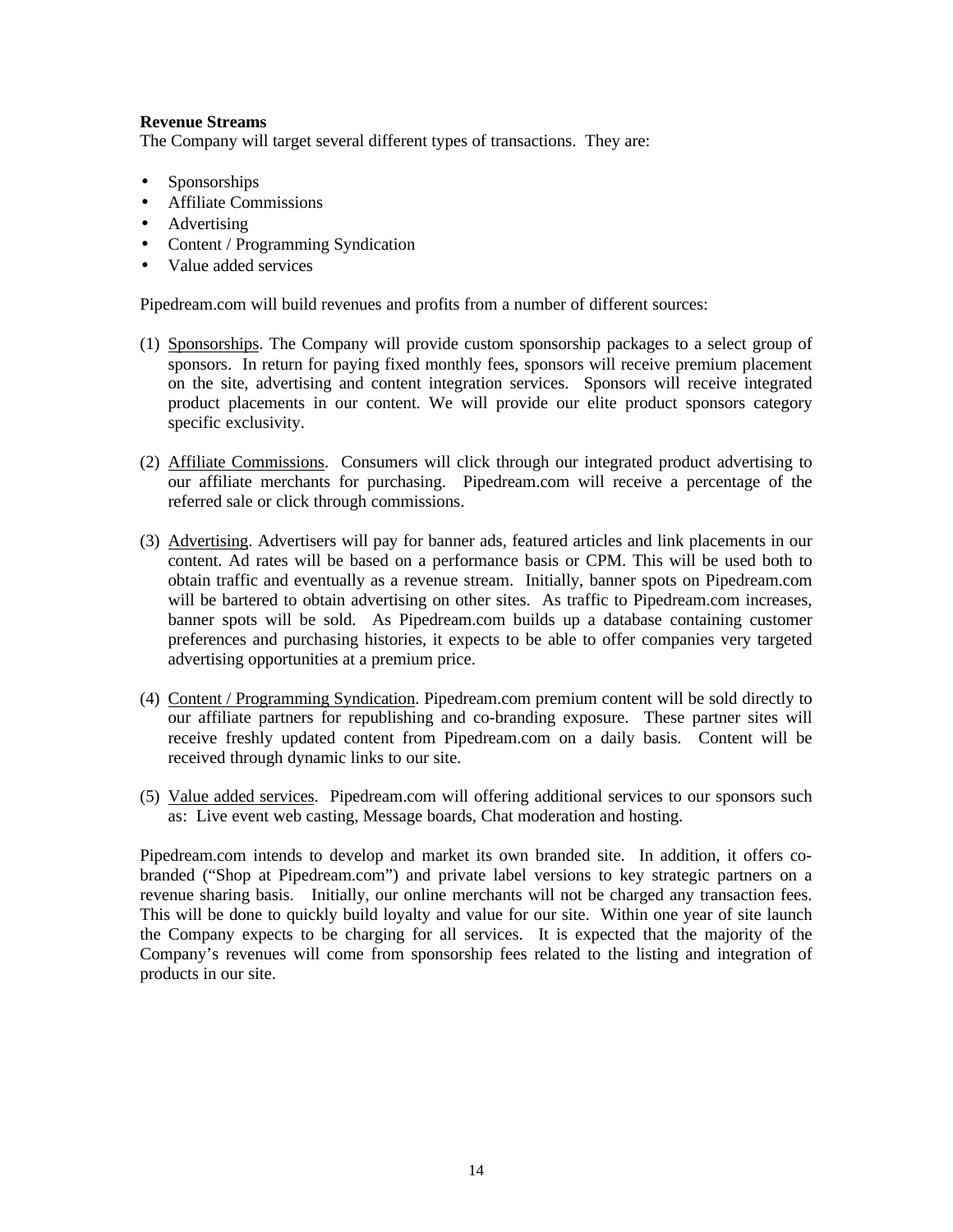## **Market Analysis**

#### **Target Customers**

The target customers for Pipedream.com can be characterized by the following:

- Persons who have interest sports products and merchandise.
- Persons who enjoy the entertainment experience of online shopping.
- Persons who identify sports ideals with celebrities.
- Persons who are familiar with their clothing sizes and are comfortable purchasing online.
- Most likely live or work in on the following continents: North and South America, Europe, Australia, and Asia.
- Have access to the Internet either at work or home.

#### **Target Customer Demographics**

A more detailed view of Pipedream.com's targeted customers by demographic characteristics is the following:

- 82% Male: age 25-54 / 18% Female
- 34 years avg. age
- 79% college educated
- 55% employed full-time
- Household Income: \$55,000+
- 59% married
- 72% access Internet from Home/Home Office
- 45% go online daily

#### **Market Characteristics and Trends**

There are a number of trends that are converging to make Pipedream.com the ideal marketing solution for the sports industry.

- Success of online sports sites. The success of sports sites such as YYX, XYX and XXY have demonstrated that people value the online shopping experience. However, the companies mentioned above provide an experience that is limiting in terms of providing a richly customized experience.
- New Technology Is enabling a more "rich" viewing experience for consumers online. 3D graphics, colors, Interactive Television, and broadband technology are enabling new and exciting businesses to challenge existing viewing and shopping experiences.
- Entrance of Brick and Mortar Magazines Traditional print magazines are building Internet magazines to build interactive advertising revenue streams. XYX, YYX and many others are teaming up with online media companies to expand traditional print businesses online.
- Merging Partners Online commerce and content sites are merging and partnering together to strengthen offerings. (Ex. BBA partnered with AAB). Figuring out how to effectively provide both commerce and content has been an obstacle for most companies. Partnering seems to be the interim solution to this obstacle at the present time.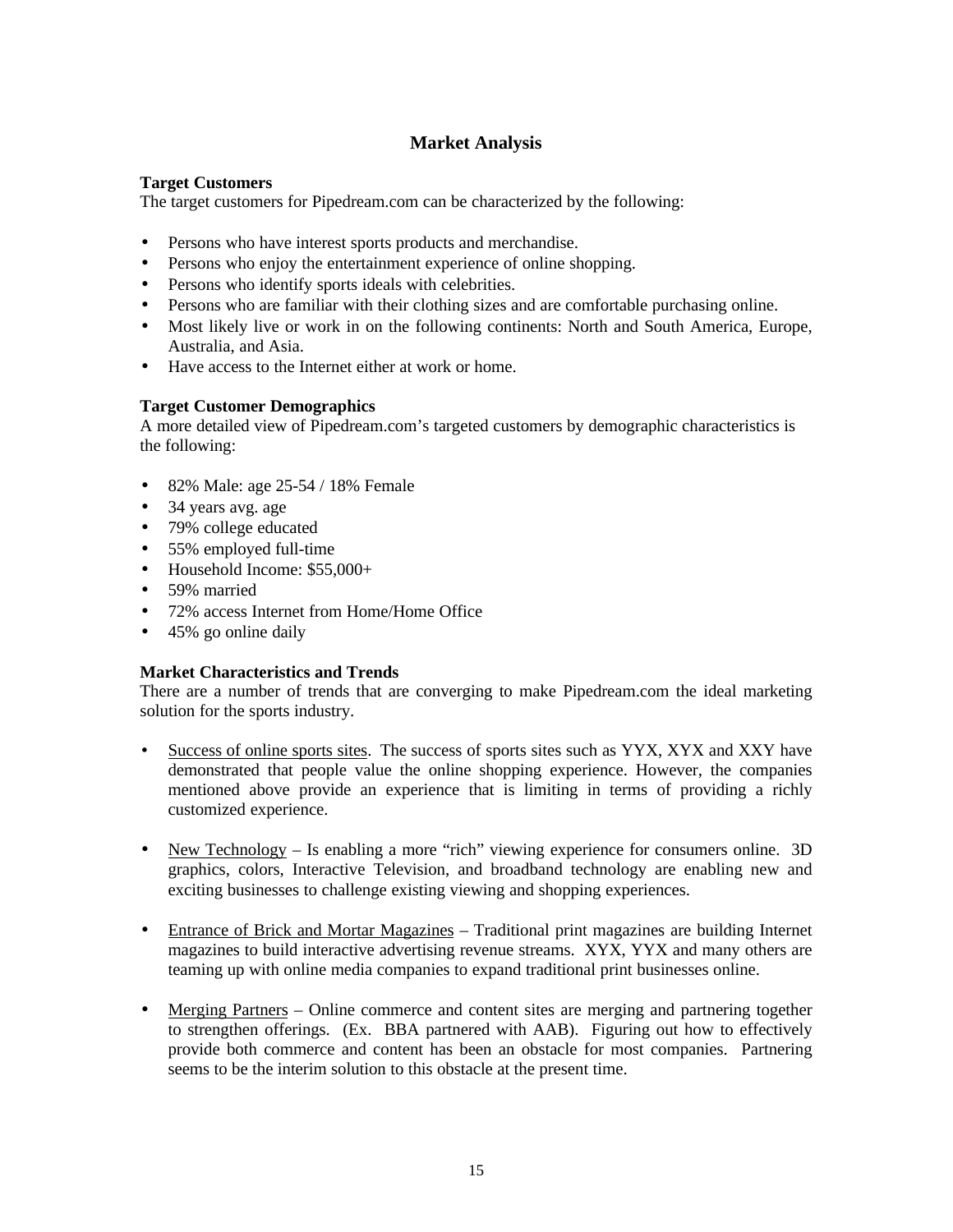- New Advertising Models CPM models are changing to performance based and click through models where content is integrated into content and programming. Integrating content and product appears to provide more value to sponsors and advertisers generating substantially more click throughs, impressions and site impression time.
- Significant growth of WWW consumers. According to International Data Corporation there are approximately 196 million people world wide online today and this figure could exceed 500 million within the next three years.
- Sports industries are notorious for being technology-shy, High sports companies have been reluctant to adapt to new technology advances for fears of protecting their brand. However Pipedream.com sees the Internet as an opportunity to change old ways of doing business within an evolving industry.
- Pro Athletes Online Athletes are increasingly using Internet as a communications medium to exploit new product offerings while promoting their name and personal value. For example, John Doe's endorsement and promotion of XYX.com earned him well over \$6,000,000 in stock.
- Increase in people shopping online According to Cyber Dialogue, 24.4 million surfers bought online in Q2 1999, up 10 million in Q2 1998. Though the latest consumer ecommerce forecasts vary widely depending on which kinds of products and methods of shopping are included, all estimate at least a five-fold increase in sales from 1999 to 2003. Forrester Research issued the most detailed – and aggressive – outlook, predicting \$185 billion in U.S. e-commerce sales by 2004. These forecasts are expected to increase substantially with increased education, marketing, service, access and as applications become more user friendly over the next few years.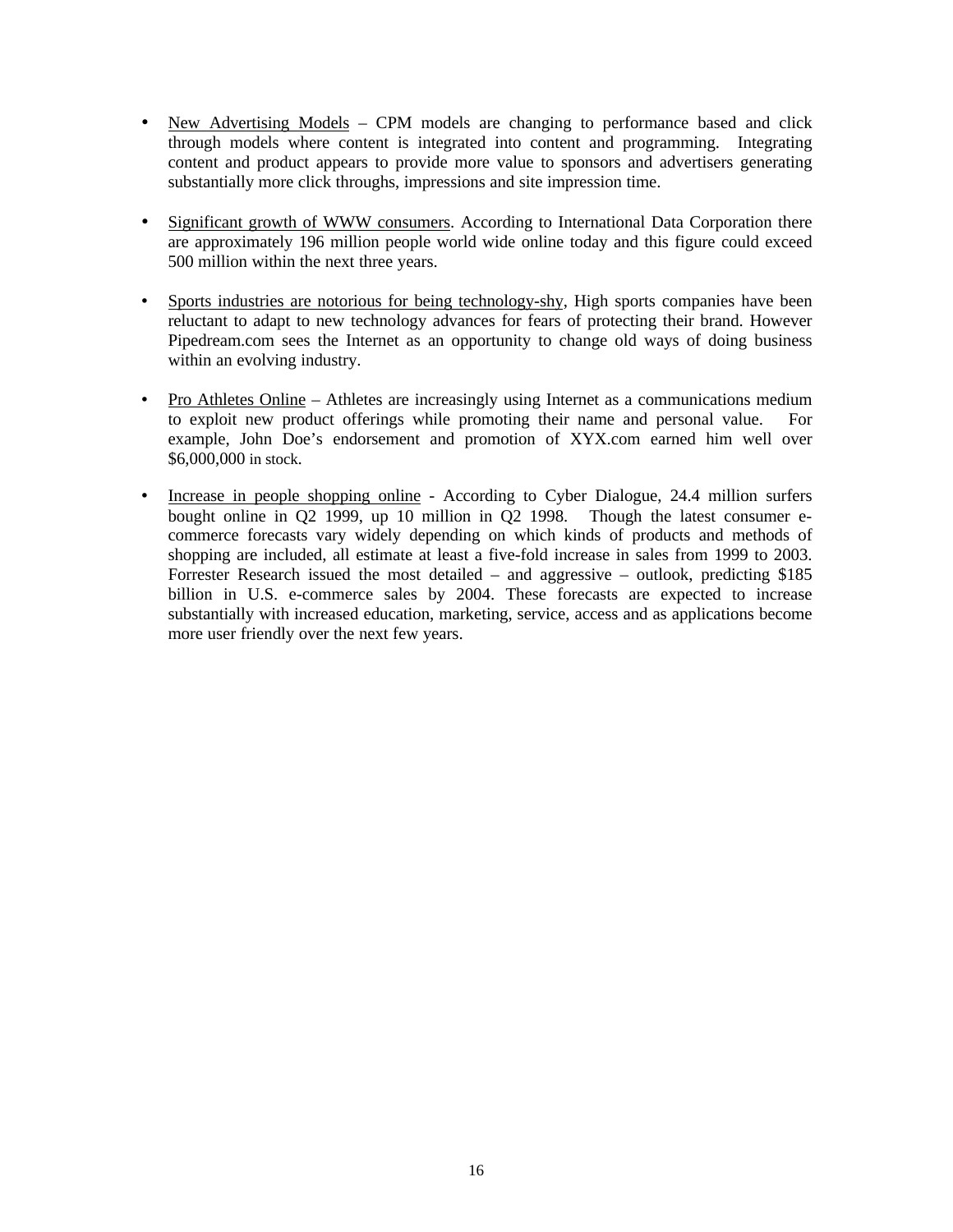#### **Market Size & Revenue Potential**

While there are no absolute statistics on the potential of the online sports market, there are a number of indicators that point to the market potential.

- Total merchandise, apparel and furniture ("GAF") sales in the United States was \$720.9 Billion in 1998. (US Industry and Trade Outlook)
- Apparel comprised 16%, or \$115 Billion, of the 1998 United States GAF sales.
- Internet sales of clothing and accessories in the U.S. are projected to soar to \$2.8 billion by 2002, from \$330- million in 1998. (Jupiter Communications)
- Global consumer e-commerce spending: 1999: \$9.9 billion. 2002: \$37.5 billion. (Jupiter Communications or Forrester)
- Internet ad spending will total between \$4.7 billion and \$6.5 billion in 2000. Forrester Research predicts a \$22 billion year for the industry in 2004.

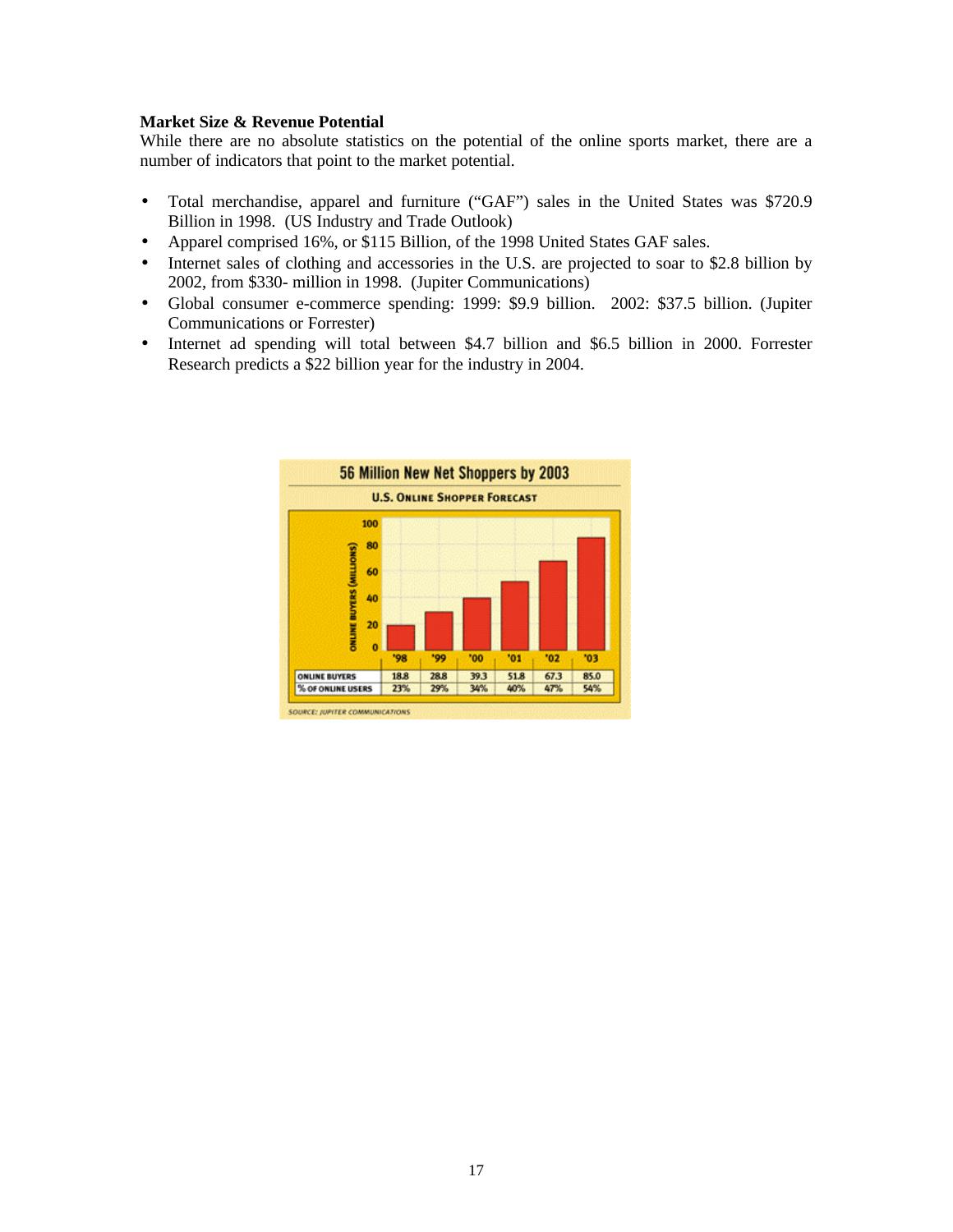#### **Competition**

The competitive landscape is best understood by segmenting the market into three primary groups:

**Brick and Mortar Media Companies** – XXY, XYX. **eTailing Companies** - ZZZ, YXY and YZX **Pure Content Companies** – ZZY, YYY

Unlike large online shopping malls where Big Jungle dominates the marketplace, an analysis of online competitive shopping landscape shows that there are no major online content/shopping experience companies that dominate the Internet marketplace. Large online shopping malls will remain focused on gaining market share through growing product offerings. For example Big Jungles strategy of offering ZZZ's first, music second, electronics third, and now toys confirms their strategy of providing "everything to everyone," by gaining market share through product acquisition. Pipedream.com has the opportunity to become the dominant online experienced based retailer by developing a unique approach to online shopping that will provide content services that focus strictly on the needs of our consumer, sponsor, advertising and syndicate partners.

#### **Brick and Mortar Media Companies**

In the non-Web world, there are many avenues for consumers to engage in sports shopping. They include such resources as television, newspaper, magazine, and sports shows. While these alternatives will always be available, it is prevalent that a significant piece of this business is moving towards an online format. This competitive segment can be summarized by the following two companies taking steps to move online:

#### (1) XXY.com

*Description:*

- Worlds most successful brick and mortar sports magazine building an online presence.
- Site promotes online presence for their core print publishing business.
- Feature daily updated content on sports shows.

*Strategy:*

- May incorporate direct purchasing from the site, involving sports and style apparel and accessories for both men's and women's categories.
- Drive print advertising revenues and circulation of magazine.
- Increase marketing budget up from \$20.5 million.

#### *Limitations/Conclusions:*

- Publishing printed content online compromises the value of the print magazine to both advertisers and the news stand.
- Lack entertainment experience and sense of community.

#### (2) XYX.com

*Description:*

- Successful brick and mortar sports magazine building an online presence.
- Site promotes online presence for their core print publishing business. *Strategy:*
- Drive print advertising revenues and circulation.

*Limitations/Conclusions:*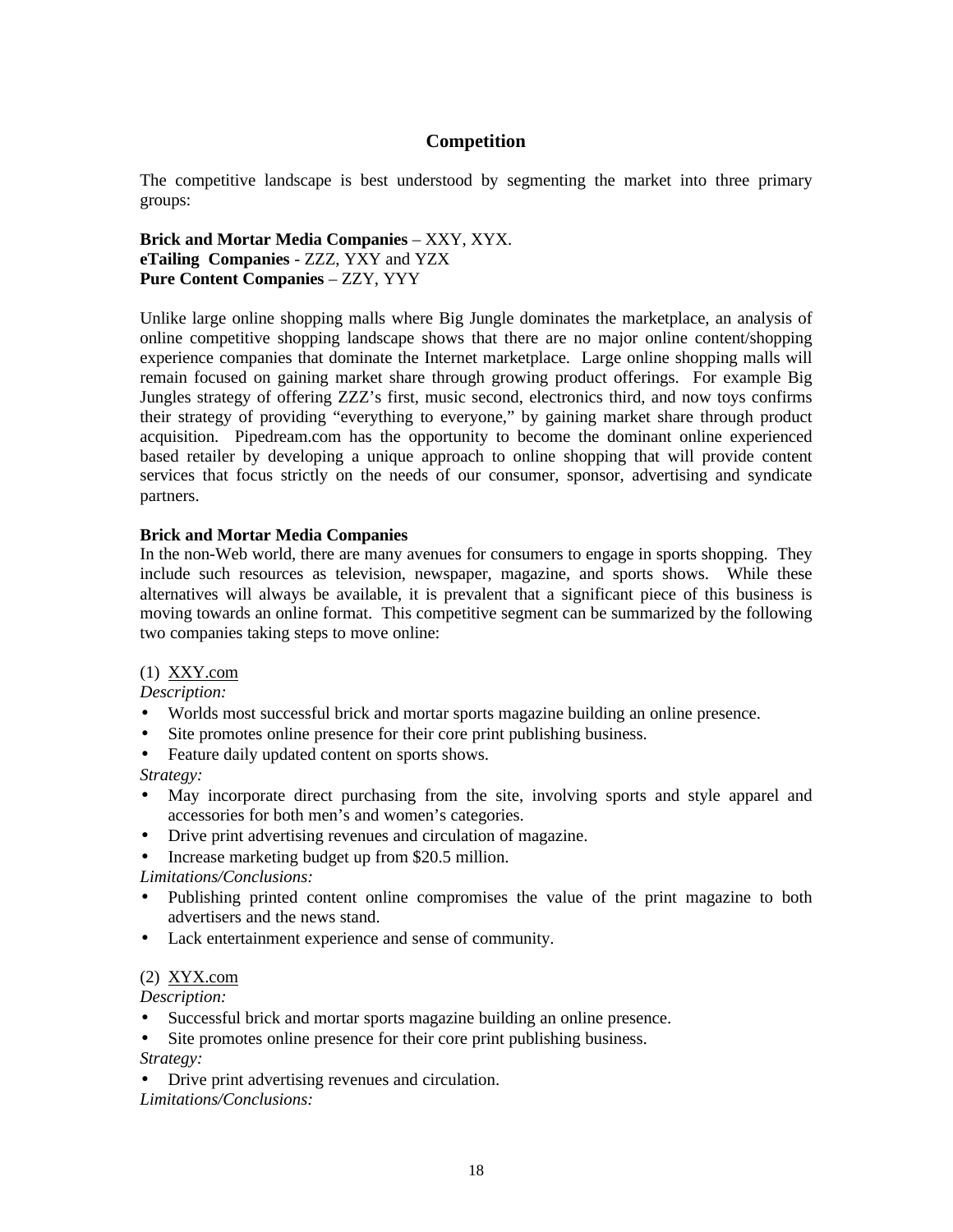- Publishing printed content online compromises the value to both advertisers and on the news stand.
- Lack entertainment experience and sense of community.

#### **eTailing Companies**

There are well over a thousand online eTailers on the Internet today. Many of these companies are extremely focused on selling and fulfilling product to a specific product category. (e.g. Clothing, Toys, or Discount Merchandise). While these companies sell an enormous amount of products on a basic level, it is prevalent that a significant piece of this business is moving towards an integrated content and shopping model, where quality of content takes precedence over volume of product offered. This competitive segment can be summarized by the following two companies that could attempt to take steps towards this model:

#### (1) ZZZ.com

#### *Description*

- Online shopping portal.
- Raised approximately \$125 mm in Venture Capital finance.
- Product offerings, sports accessories and sportswear.

#### *Strategy:*

- Launch site in US and in 5 European countries.
- Pre-registered users on the site before a launch.
- Warehouse products and control inventory.
- Online retail shopping site with possible content strategy on the way.

#### *Limitations/Conclusions:*

- Hyping the site without offering a service could estrange the customers they are after.
- If customers don't like what they see upon a launch, it will be difficult to acquire them after.
- High inventory management expenses.
- Return rate for clothing products sold and fulfilled online can run as high as 40% per order.
- Site technology architecture requires costly and strenuous integration with suppliers and merchants.
- Lacks sense of community.

#### (2) YYX.com

*Description:*

- We feel is one of the most successful vertical shopping portals.
- Rents online space to designers and retailers in a format akin to a brick-and-mortar department store.
- Offers products from more than 100 sports retailers, manufacturers, and magazines, which pay a fee (either flat-rate or based on site traffic).
- "Tenants" include Good Clothes, . . .
- YYX.com generally links shoppers to the retailers' own Web sites.
- Most purchases average \$100.
- YYX.com also runs Outletmall.com, a discount online retailer.
- Reported revenue of \$2 million in 1998 and a small profit of \$8,000 *Strategy:*

#### • Provide virtual mall experience with little content strategy.

- *Limitations/Conclusions:*
- Capital resources
- Current employees 16.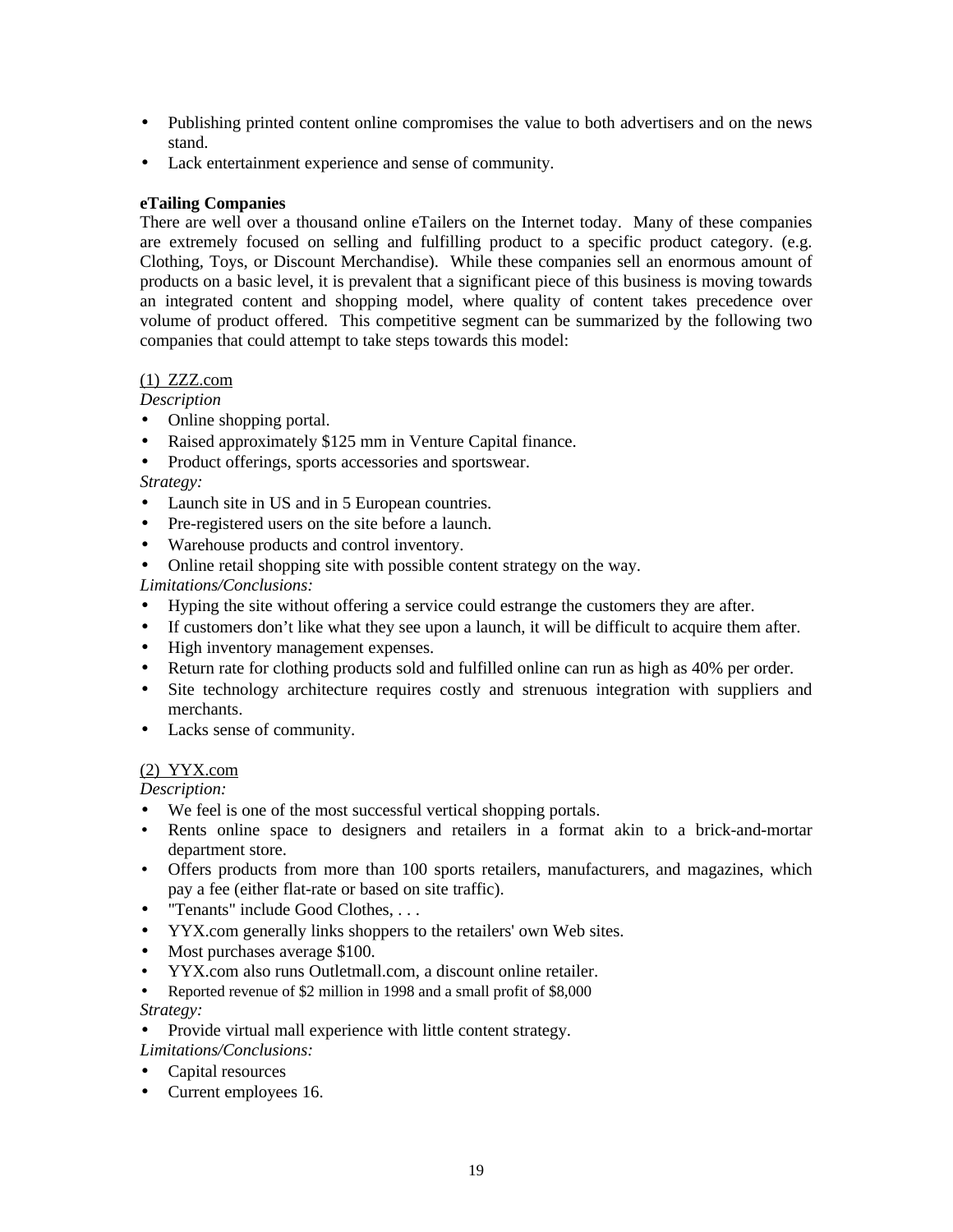- Lacks content to retain viewers.
- Lack entertainment experience and sense of community.

#### (3) YZX.com

*Description:*

- YZX (formerly Pivot Rules) offers discounted designer and name-brand clothing for men, women, and children via its Web site.
- At 25%-75% off retail prices, YZX sells approximately 3,400 products from over 90 different designers, including ZZY, and . . .
- YZX also offers home accessories.
- The company discontinued its golf sportswear line and sold its Pivot Rules trademarks to make the transition to an online retail outlet.
- Formed alliances with CBA, CCB, among others.
- For the six months ended 6/30/99, net sales totaled \$1.1 million, up from \$0.
- Private Equity Partners owns about 20% of YZX.

*Strategy:*

- Enables customers to create a personalized catalog by profiles of each customer's tastes and sizes
- Provide discount shopping for high-end sports lines.

*Limitations/Conclusions:*

- Branded as discount shopping.
- Inventory will be spotty due to the challenge of obtaining items from so many different retail channels
- Lack entertainment experience and sense of community.

#### **Pure Content Companies**

There are well over a thousand online content providers on the Internet today. Most of these companies are extremely focused on selling advertising on their sites to drive traffic. While these companies provide original content on a basic level, it is prevalent that a significant piece of this business is moving towards selling product and integrated products into their content. This competitive segment can be summarized by the following two companies making attempts to take steps towards this model:

#### (1) ZZY.com

*Description*

- Operates 15 "channels" focusing on topics such as health, food, parenting, relationships, and shopping.
- 1.5 million registered members can access services such as e-mail, message boards, and chat rooms.
- For the six months ended 6/30/99, total revenues totaled \$14.6 million, up from \$4.8 million.
- One of the first Internet companies to target women.
- Targets women aged 25 to 49.
- ZZY generates more than 80% of its revenue from advertising.
- Big Service and Television own about 10% and nearly 8% of ZZY, respectively.

*Strategy:*

- Looking to increase e-commerce presence with offerings such as its iBaby.com online baby products retailer.
- Online "middle market" retail shopping and content strategy.
- *Limitations/Conclusions:*
- Extremely high infrastructure management expenses due to hyper growth.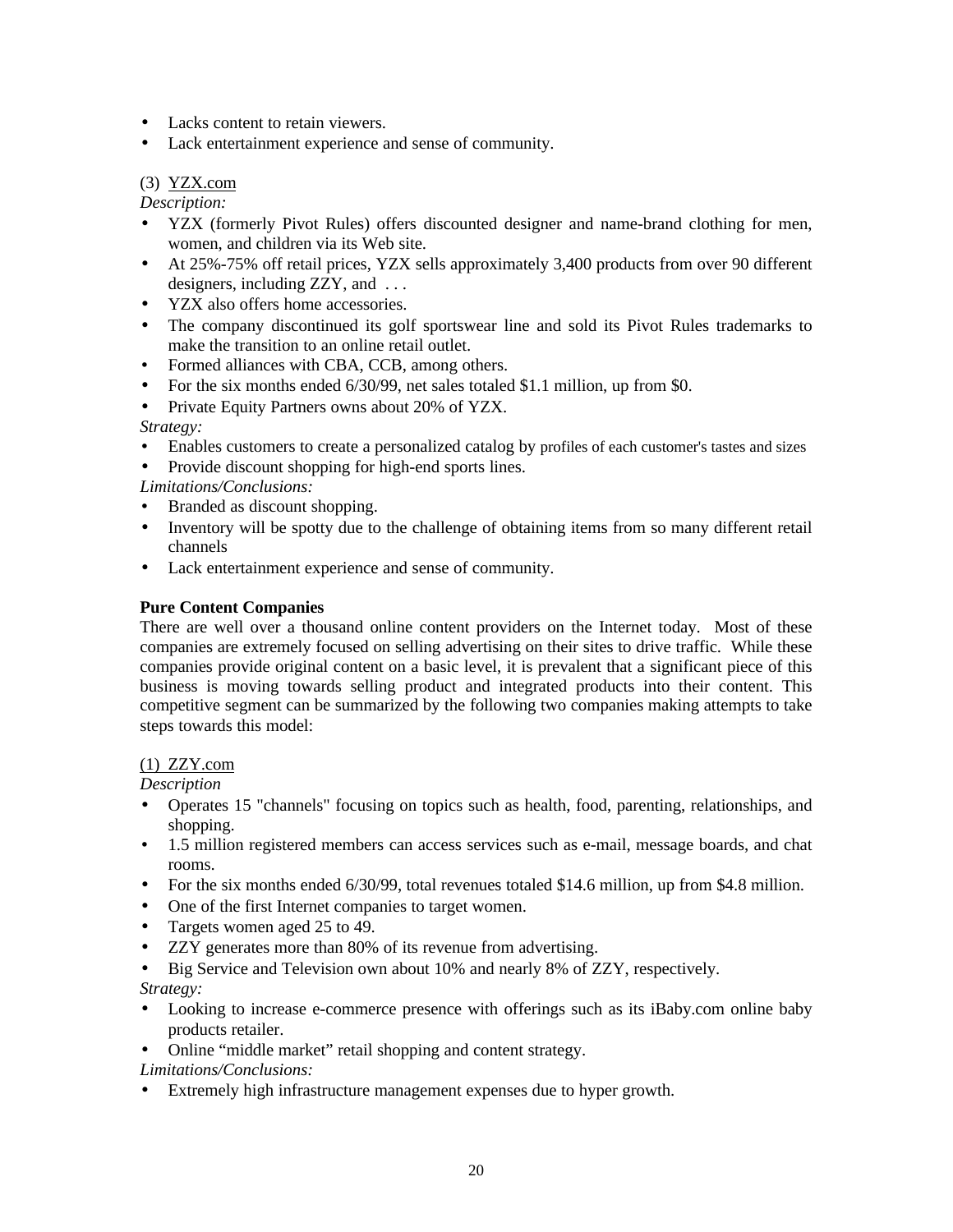- Lack of content focus operating and maintaining 10 different channels.
- 80% of revenues dependent on volatile online advertising.

#### (2) ZYZ.com

*Description*

- ZYZ.com Networks is the offspring of a marriage of the Web sites of YZY and YYX.
- Reaches the largest audience of women -- about 4 million a month.
- Features 19 channels including sports, horoscopes, entertainment, career, food, and financial planning.
- Hosts online magazine content published by Books and Printing Press.
- For the six months ended 6/30/99, revenues totaled \$9.4 million, up from \$2.7 million.
- Books owns about 48% of YZY Networks.

#### *Strategy:*

• Online "middle market" retail shopping and content strategy.

*Limitations/Conclusions:*

- Extremely high infrastructure management expenses due to hyper growth.
- Extremely high distribution and advertising expenses.
- Lack of high quality content because focus is on operating and maintaining 19 different channels.
- Highly dependent on volatile online advertising market.

#### (3) YYY.com

*Description*

- YYY Media, "wants to bring a breath of fresh air to the male-oriented worlds of the Internet and cable TV."
- Founded in 1998 by former Big Ears executive and a Successful Woman.
- Develops branded content for women, including three Internet sites (AAC, ACA) that focus on health and family.
- Other investors include Big Service, Big Ears, Lots of Bucs.
- *Strategy:*
- Launching a cable network in 2000 that will offer original programming and reruns from partners Successful Woman and Good Show.
- The company plans to introduce more Web sites that will support and feed off of the YYY cable network.

*Limitations/Conclusions:*

- Huge cable and Internet infrastructure to manage.
- Extremely high distribution and advertising expenses.
- Lack of high quality content because focus in on operating and maintaining multiple cable and Internet channels.

#### **Competitive Summary**

Presently, there are many sports sites focused on either providing content or product in the Internet marketplace, such as: ZZY, ZZZ., YYY, XYX and YZX, but their penetration into the Internet marketplace is could be limited due to: (1) inadequacy of interactive services that build communities of consumers (e.g. chat, message boards); and (2) their primary focus exclusively on selling products or providing content without providing a rewarding experience (e.g. clothing, celebrity & sports). The Company believes that it can move strategically into the integrated content and etailing space and capture a large market share in industry before other companies can achieve a similar presence. The timing of our entrance will be critical.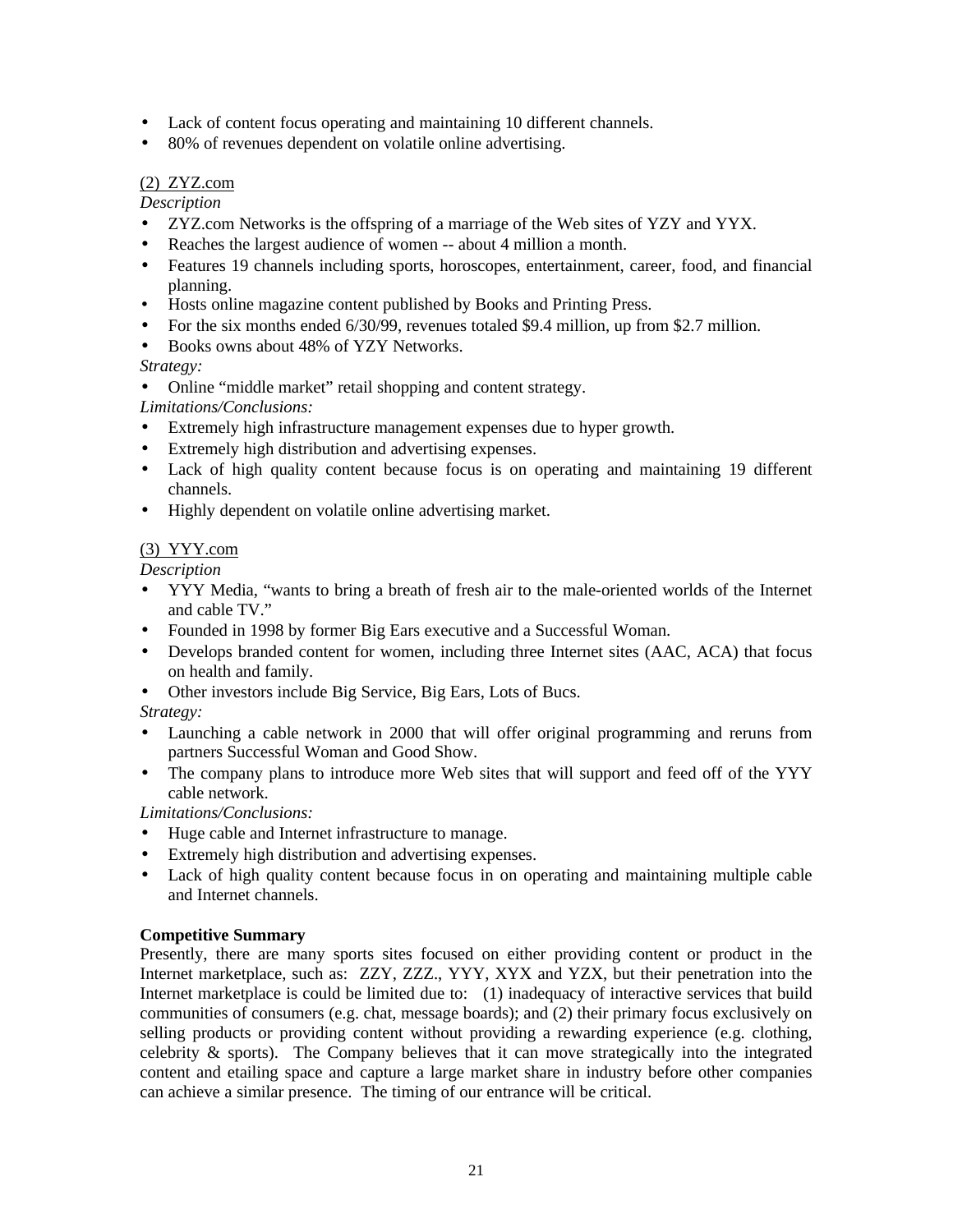Today's competitive environment can be summarized as follows:

- The core value proposition for most online magazines is either shopping or content, successfully combining both competencies has not been implemented successfully.
- Online content oriented media companies lack celebrity public figures for branding and identification purposes, thus failing to provide an entertainment experience and sense of community.
- Traditional media markets are saturated with companies spending millions of dollars to drive traffic. (e.g. ZZY, YYY) Most sites have made million dollar investments in marketing to build traffic and a critical mass of viewers, versus investing in technology and experienced management in an effort to provide the most rewarding customer experience.
- Traditional brick and mortar magazines "can't figure the Internet out." Most traditional magazine publications are struggling with the execution of successful online magazines because publishing printed content online compromises the value to both advertisers and the newsstand.

Pipedream.com expects a number of companies to enter the sports space but most of these companies will focus initially on either ecommerce transactions or content, limiting their opportunity to create "true value," which we feel is a shopping experience.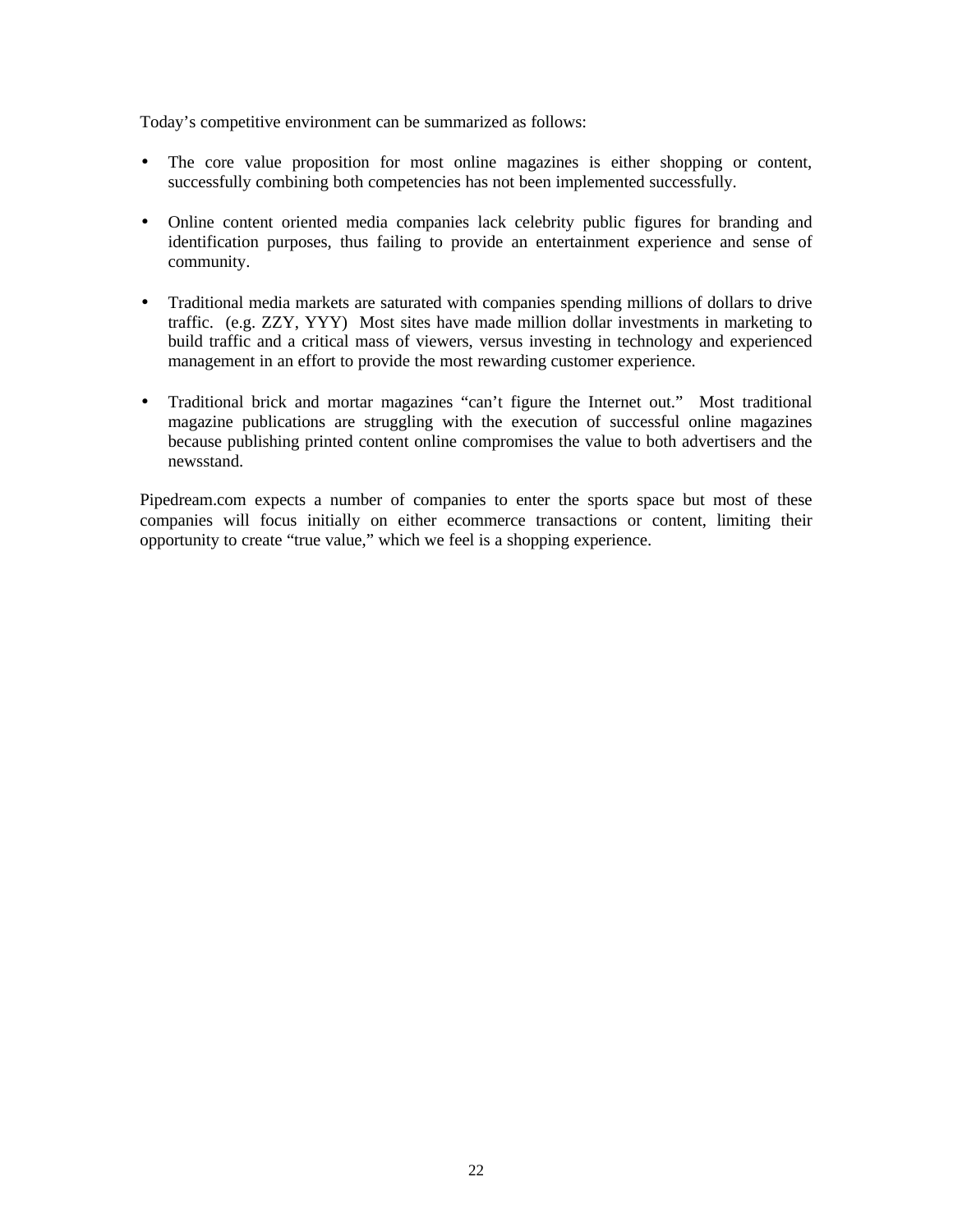#### **Company Objectives and Strategies**

#### **Business Objectives**

The business objectives of Pipedream.com are:

- Attract, integrate, retain, and motivate the highest quality management, personnel and contractors.
- Develop the highest quality programming and content to attract and retain a global audience through the Internet.
- Secure revenues from our sponsors and advertisers.
- Successfully execute our business strategies.

#### **Business Strategies**

Product presentation, site design, service, and marketing are all key elements of creating an online ambience that rivals the atmosphere off and online. However, overly aggressive sales campaigns and creating a brand overnight is not a key business strategy that would lend itself to the success of our brand. We must likewise resist the temptation to hawk too loudly and opt instead for a powerful brand representation that compels purchases in the absence of promotions.

The Company will implement the following strategies to achieve its goals of becoming the leading branded Internet Sports Entertainment Network:

- (1) Create a compelling value proposition for sponsors, advertises and consumers.
- (2) Build strong brand recognition and leverage the brand equities affiliated with Pipedream.com.
- (3) Develop key industry relationships with pro athletes, sports clothing manufacturers, and content syndication partners.
- (4) Provide a compelling presentation of content and products to encourage repeat visits.
- (5) Leverage our technology investments to create a measurable marketing and e-commerce platform that enables measurability, personalization and integration with our sponsors.
- (6) Provide a high level of personalized service.
- (7) Build an elite team of executives and industry professionals.

Below are more details related to each strategy:

- (1) Create a compelling value proposition for sponsors, advertisers and consumers. Pipedream.com will strive to provide an unparalleled experience and services that will make it the primary destination site for Aspirational Clothing enthusiasts. This includes having a the highest quality products available for sale, a personalized shopping experience, extensive content of interest, and a community for encouraging the exchange of information and ideas (e.g. chat, message boards), etc.
- (2) Build strong brand recognition. Pipedream.com will be heavily promoted throughout the Internet and the world. The Company's strategy is to promote, advertise, and increase its brand equity/visibility through XYX service and a variety of marketing techniques including guerilla marketing, online advertising and promotions, listings with all key country search engines, on-going public relations, and developing business alliances and partnerships that will help drive traffic to the site. The Company will also benefit from gaining "first/early mover" advantage by becoming one of the first major companies to establish a dominant position. This will result in extensive word-of-mouth marketing that will drive traffic.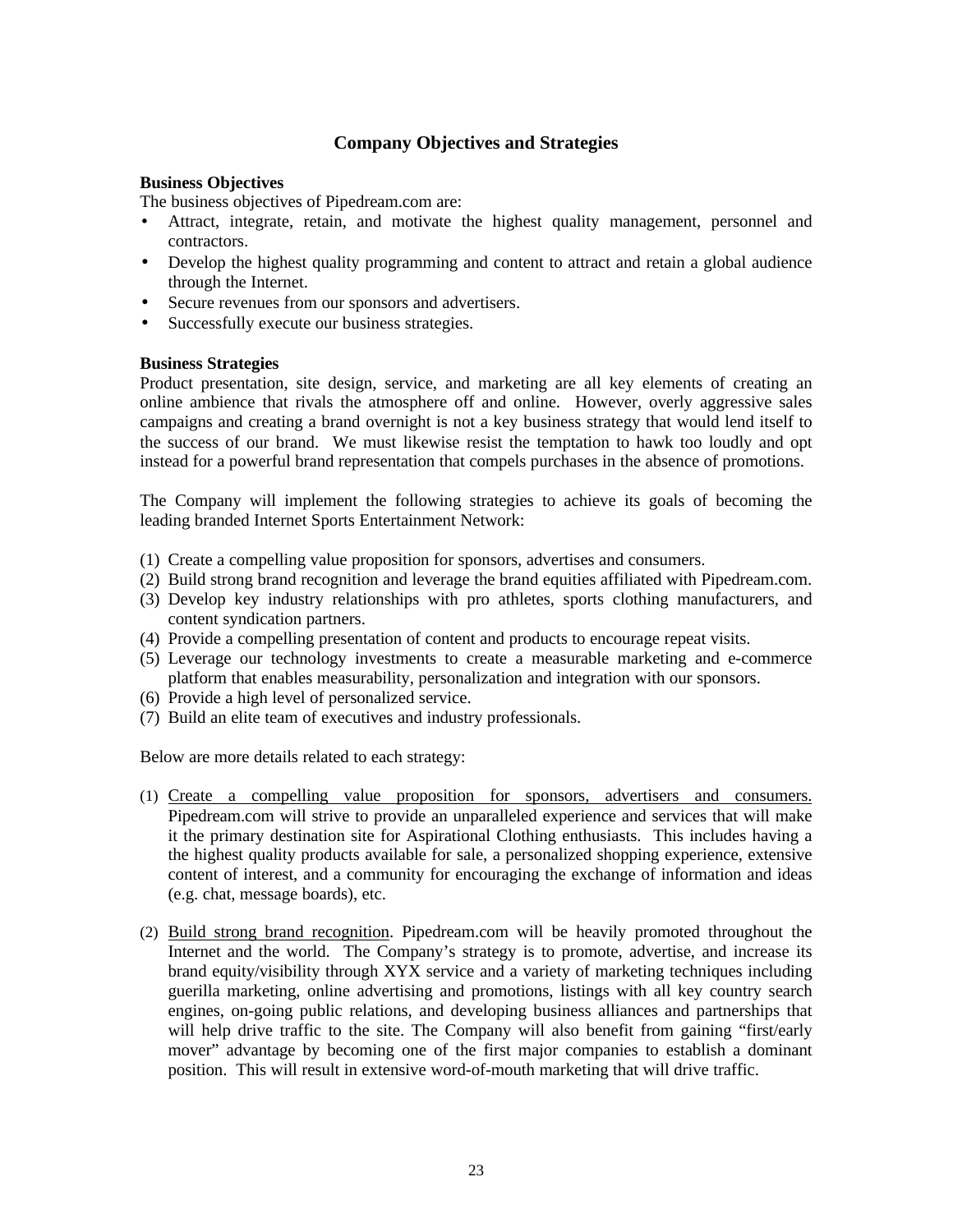- (3) Develop key industry strategic partnerships. The Company plans to enter into many strategic relationships in order to quickly build credibility as well as traffic to its branded Web site. This could include partnerships with major search engines, sports magazines publishers, high retailers, and international community Web sites such as @Home.com and AOL, etc. Initially, these deals are expected to be revenue sharing deals in which Pipedream.com will share revenues generated from traffic contributed by its strategic partners. Once substantial traffic to Pipedream.com has been achieved, these deals will be done on the basis of traffic sharing.
- (4) Provide a compelling presentation of content and products to encourage repeat visits. Our layout and design will be user-friendly and cutting edge in the eyes of our audience to attract repeat users. We have a strong branding message that will extend to all aspects of the site and truly provide the best experience for our customers. The site will encompass the sophistication and identification of the sponsors and programming we represent and offer customer value added features to build a real interactive community.
- (5) Invest in best of breed technology. Leverage our investment in best of breed technology to create a measurable marketing and e-commerce platform that enables measurability, personalization and integration with our sponsors. Our integrated e-commerce solution will govern affiliate transactions, merchandising, and business processes. This may take the form of purchasing off-the-shelf solutions or developing proprietary technology when appropriate.
- (6) Provide a high level of personalized service. Pipedream.com will develop and invest heavily in services and technologies that allow the Company to provide a high level of personalized service. This includes customized site views, personalized mannequins, chat, and email. Over time, the Web site will become more rich providing customization features such as the capability to sign up for email notification on items of interest when listed or on sale and access individual histories to see complete reports on all past and present purchasing activity.
- (7) Build an elite team of executives and industry professionals. Our ongoing effort of building an elite management team with backgrounds in managing and developing successful businesses within the sports, entertainment and Internet industries will be critical to our success.

Management expects that many highly trafficked Web sites will want to partner with Pipedream.com to obtain our content. Pipedream.com expects that many of the media/publishing companies will be interested in these types of strategic relationships since it gets them quickly into the content/shopping business and grows their traditional revenue base.Obviously, the success of this strategy is dependent upon implementing successfully the same strategies discussed above for the Pipedream.com's branded Web site.

#### **Competitive Advantages**

Pipedream.com will become the dominant Aspirational Clothing Network and maintain its position from the following competitive advantages and barriers to entry:

• Management, speed, flexibility. The Company will build the highest quality management team, having experience in technology, sports and entertainment industries. The Company intends to build a savvy Internet and sports experienced management team which will become a critical advantage.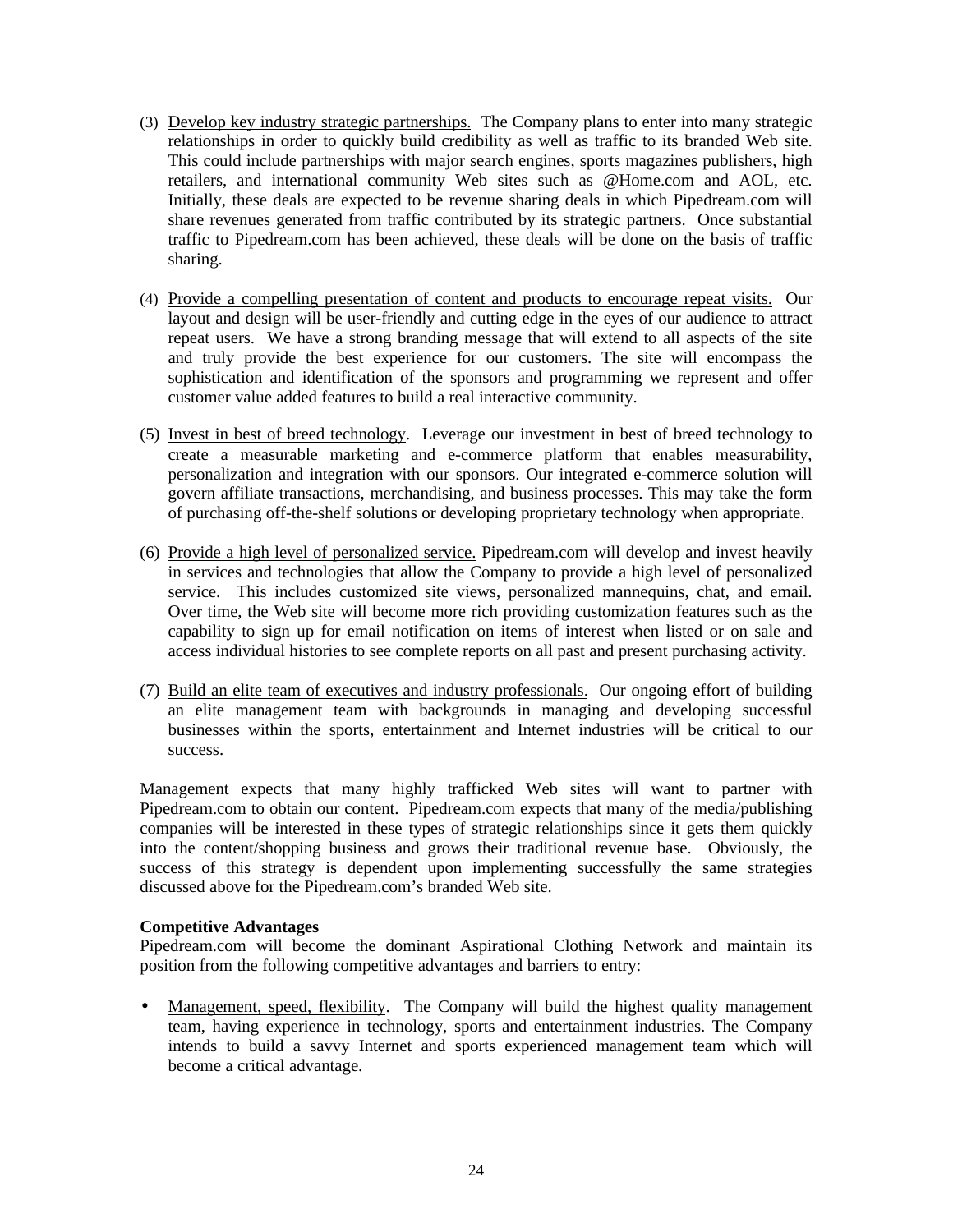- Relationships. The team has continuous dealings with the publicists, "A-list" pro athletes, and executives who control their respective industries. This gives Pipedream.com a critical and powerful strategic advantage. The Company will develop key strategic alliances with major industry organizations and Web sites. This is a key element of Pipedream.com's strategy and it will build revenues as well as prevent other companies from working with these strategic accounts.
- First/early mover advantage. The Company will be one of the first sites to achieve a high degree of brand awareness through a combination of integrated advertising, content/product offerings, public relations and strategic relationships.
- First mover in technology. The Company will utilize cutting edge technology to present our programming and provide a high level of personalized service to our customers. For example, applications of 3D mannequin technology are not currently being used.
- Maximize operating efficiencies. Pipedream.com will leverage its investment in technology to realize cost savings and efficiencies in marketing, infrastructure, and management resources. For example, the Company can deploy its database driven Web site in a variety of different ways depending on the customer.
- High switching costs. Consumers will be able to customize their experience, as such, once users become comfortable using Pipedream.com, it is likely that they will continue using our service. For example, My.yahoo.com retains users by enabling extensive customization of their content.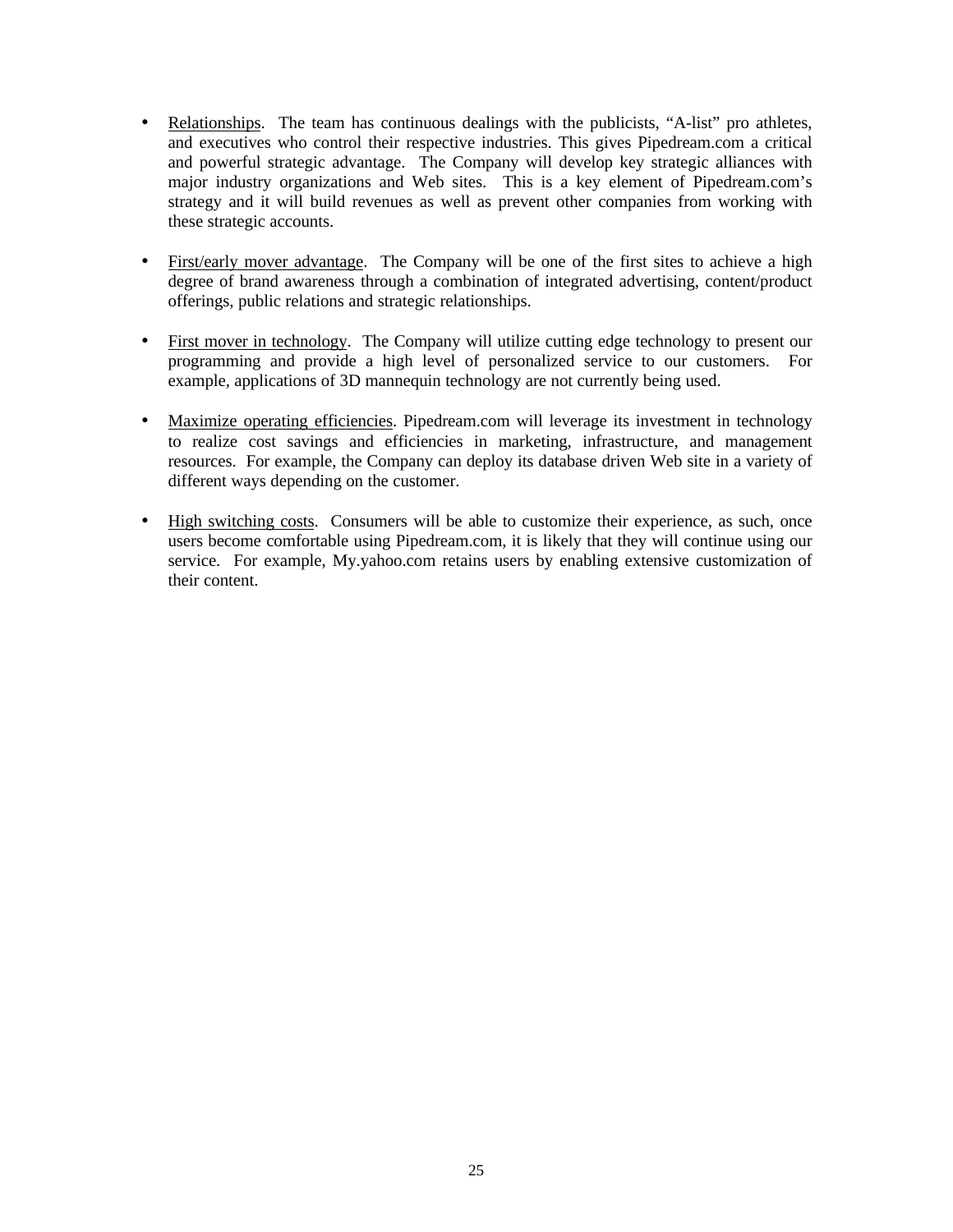#### **Strategic Partnerships and Alliances**

The Company will develop key strategic alliances and sponsorships with major key industry organizations that help bring credibility, public relations, as well as traffic to the site. These alliances typically result in extensive co-marketing by both organizations with the goal of each company driving traffic and awareness of the other company's products and services. This is a key element of Pipedream.com's strategy and it builds revenues as well as prevents other companies from working with these strategic accounts. With roots in the sports and Internet industry, Pipedream.com has developed relationships and strategic alliances with companies and organizations who will provide publicity, marketing, and technology assistance. These organizations include the following:

| Company<br>Big pipes                                  | <b>Product</b><br><b>Internet Services</b>         | <b>Service Offering</b><br><b>Internet Distribution</b> |
|-------------------------------------------------------|----------------------------------------------------|---------------------------------------------------------|
| Cool Content                                          | Internet Portal                                    | Internet Distribution                                   |
| Cable content<br>Cool pants                           | <b>Internet Services</b><br>Clothing & Accessories | <b>Broadband Distribution</b><br>Manufacturer           |
| Cool shirts                                           | Clothing                                           | Manufacturer                                            |
| Equipment                                             | Accessories                                        | Manufacturer                                            |
| Tech Web Builders                                     | Web Site                                           | Web Development $\&$<br><b>Maintenance Services</b>     |
| <b>Distributors</b>                                   | Clothing & Product<br>Fulfillment                  | Inventory and Distribution                              |
| Marketing                                             | Traffic & Brand Builders                           | Marketing / Public<br>Relations                         |
| <b>Affiliate Marketing</b>                            | Traffic & Brand Builders                           | <b>Online Affiliate</b><br>Marketing                    |
| <b>Content Syndication</b><br><b>Public Relations</b> | Traffic & Brand Builders<br><b>Brand Identity</b>  | <b>Content Syndication</b><br><b>Celebrity Sponsors</b> |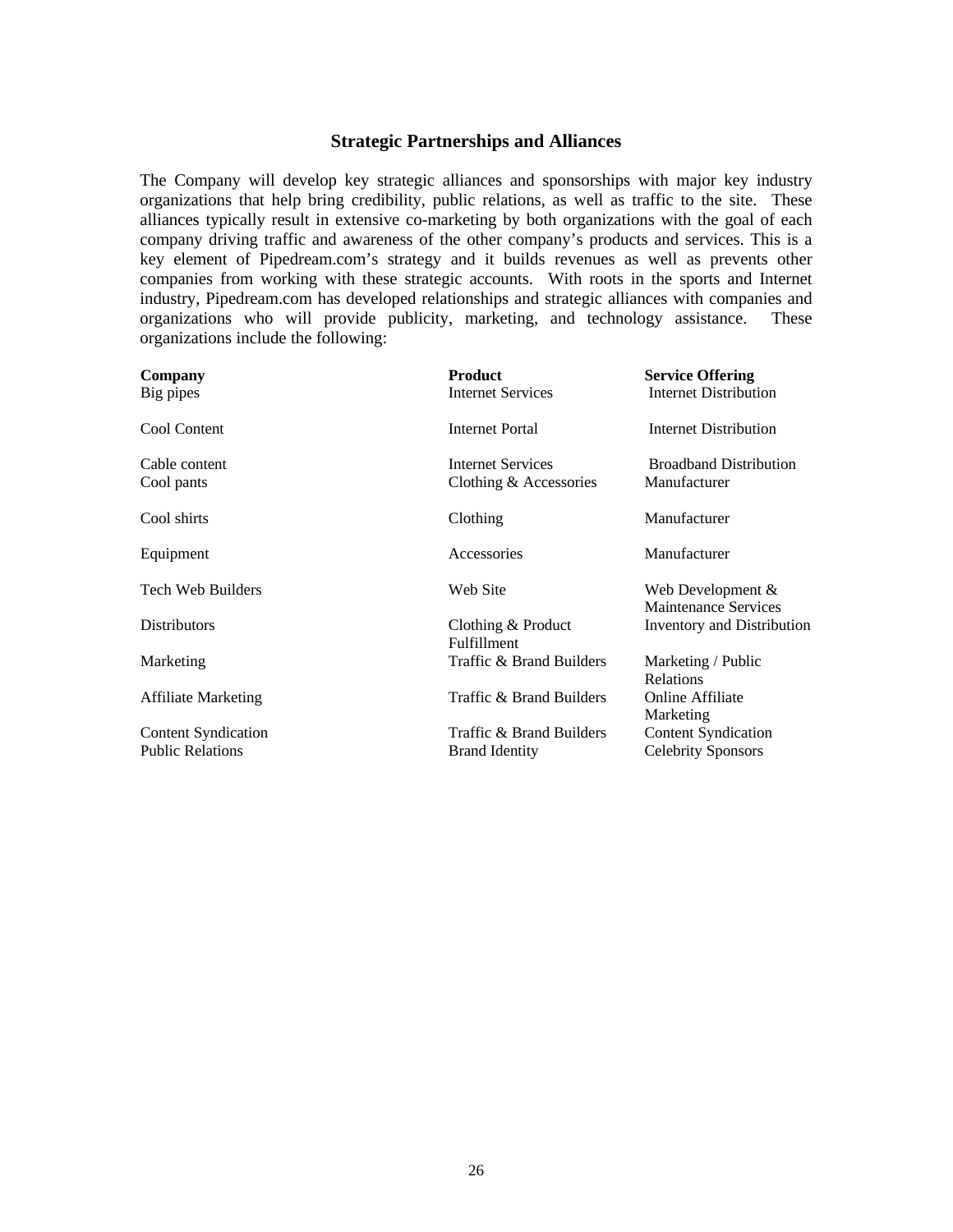#### **Marketing**

Pipedream.com's marketing efforts will be directed toward executing the company strategies of building awareness and driving traffic to the site. The combination of strong creative marketing and partnerships with traffic generating sites is expected to result in many visitors who will become loyal, repeat customers. The Company expects to use a variety of marketing tools including guerilla/grassroots marketing, Web advertising, affiliate marketing programs, public relations, and key strategic alliances to drive traffic. Pipedream.com forecasts 40,000,000 users and 15 sponsors in the first year. The following will provide an explanation of each of the tools:

- (1) Guerilla / Grassroots Marketing. The Company believes that it is extremely important to use word-of-mouth marketing campaigns, especially in the early phases of site launch. Pipedream.com will target a variety of online chat groups that are likely to have a high number of Web users interested in Pipedream.com. This would include groups that are built around specific topics, and ecommerce etc. Pipedream.com intends to participate in discussions with the goal of informally promoting the services of the Company.
- (2) Internet Advertising. The Company intends to place banners ads with major portal sites to increase traffic and awareness. This advertising will be specifically targeted towards our targeted demographic audience of women. In addition, the company intends to lock-up key word advertising slots in which a Pipedream.com banner is automatically served when someone enters a key word (e.g. "Sports") during a Web search.
- (3) Online Affiliation. The Company will place affiliate banners on various strategic partners' Web sites. These advertisements are expected to take the form of small banners that encourage readers to click through on Pipedream.com's Web site in exchange for a percentage of the revenue generated if a user goes through that link and participates in the transaction. Typical revenue that goes to the affiliate is 5-10% of the transaction but only in the case where the person comes through the affiliate Web site. The Company anticipates using technology provided by the following Affiliate companies . . . who are the leaders in this field.
- (4) Internet Mutual Links. The Company will establish affiliations with sites who have relevant content and get them to link to Pipedream.com in exchange for a link from Pipedream.com. There are many private lists of links about certain subjects. Pipedream.com will approach sites who have relevant content and get them to link to our site in exchange for a link from Pipedream.com. For example, a site on celebrities would have a link to Pipedream.com in exchange for a link to them from the relevant chat area within Pipedream.com. Pipedream.com expects to have thousands of links within several months of launch.
- (5) Strategic Alliances. The Company will establish strategic alliances with key companies that help bring credibility, positive public relations, as well as qualified traffic to the site. These alliances typically result in extensive co-marketing by both organizations with the goal of each company driving traffic and awareness of the other company's products and services. For example, Pipedream.com could partner with YZX.com and utilize their fulfillment services in return for providing YZX.com with content to enrich their site.
- (6) Public Relations Pipedream.com will implement an on-going public relations campaign to build awareness and traffic to the site. This effort will focus on both online as well as print media in many countries throughout the world. Through the Company's many contacts in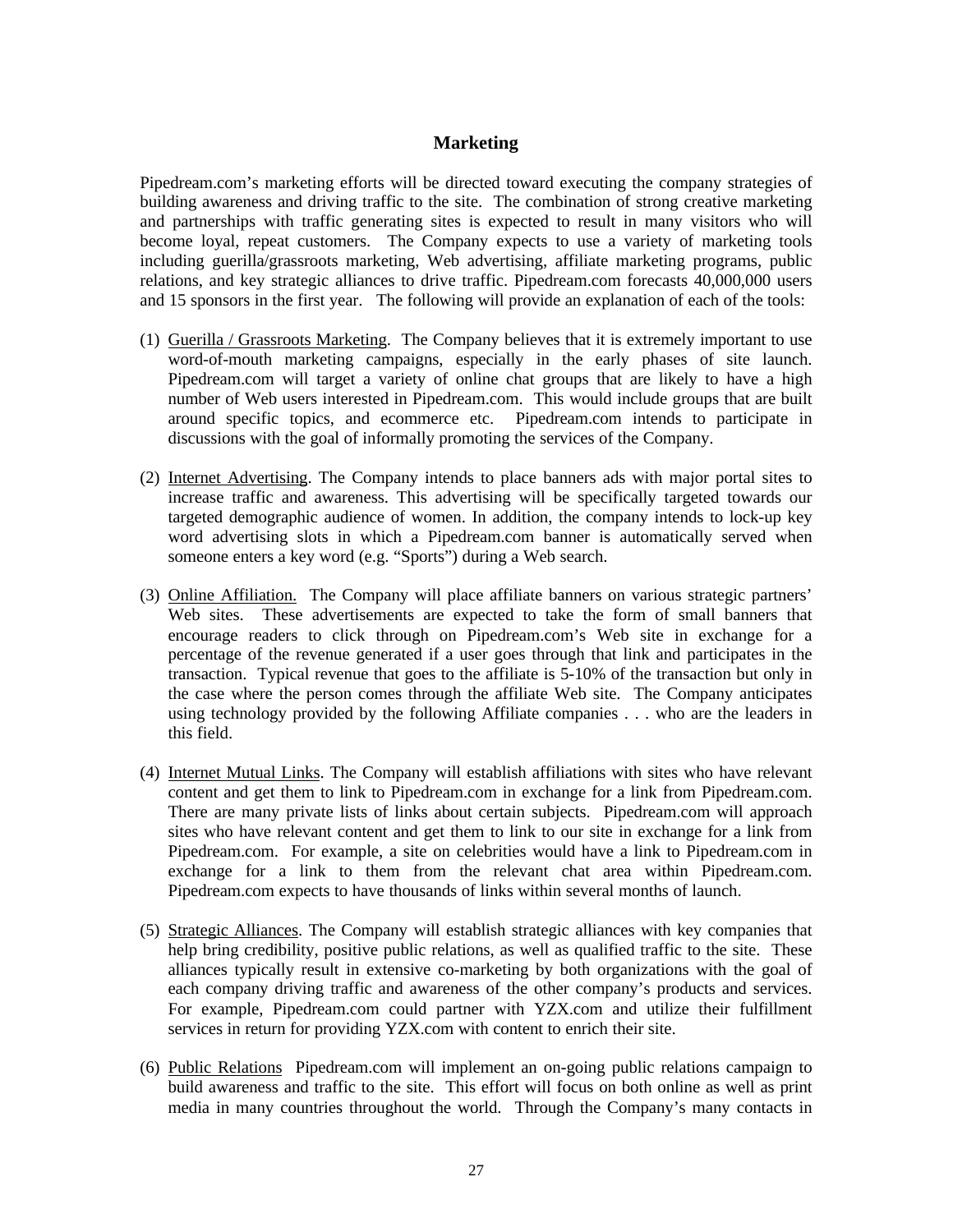this field. we expect to hire a Public Relations firm with strong expertise and media contacts in the sports, celebrity and clothing industries.

(7) Incentives - Offer new viewers rebates or free subscriptions as an added incentive to purchase from Pipedream.com's Web site. This promotional feature will be marketed through our online affiliations, strategic partners and grass roots efforts.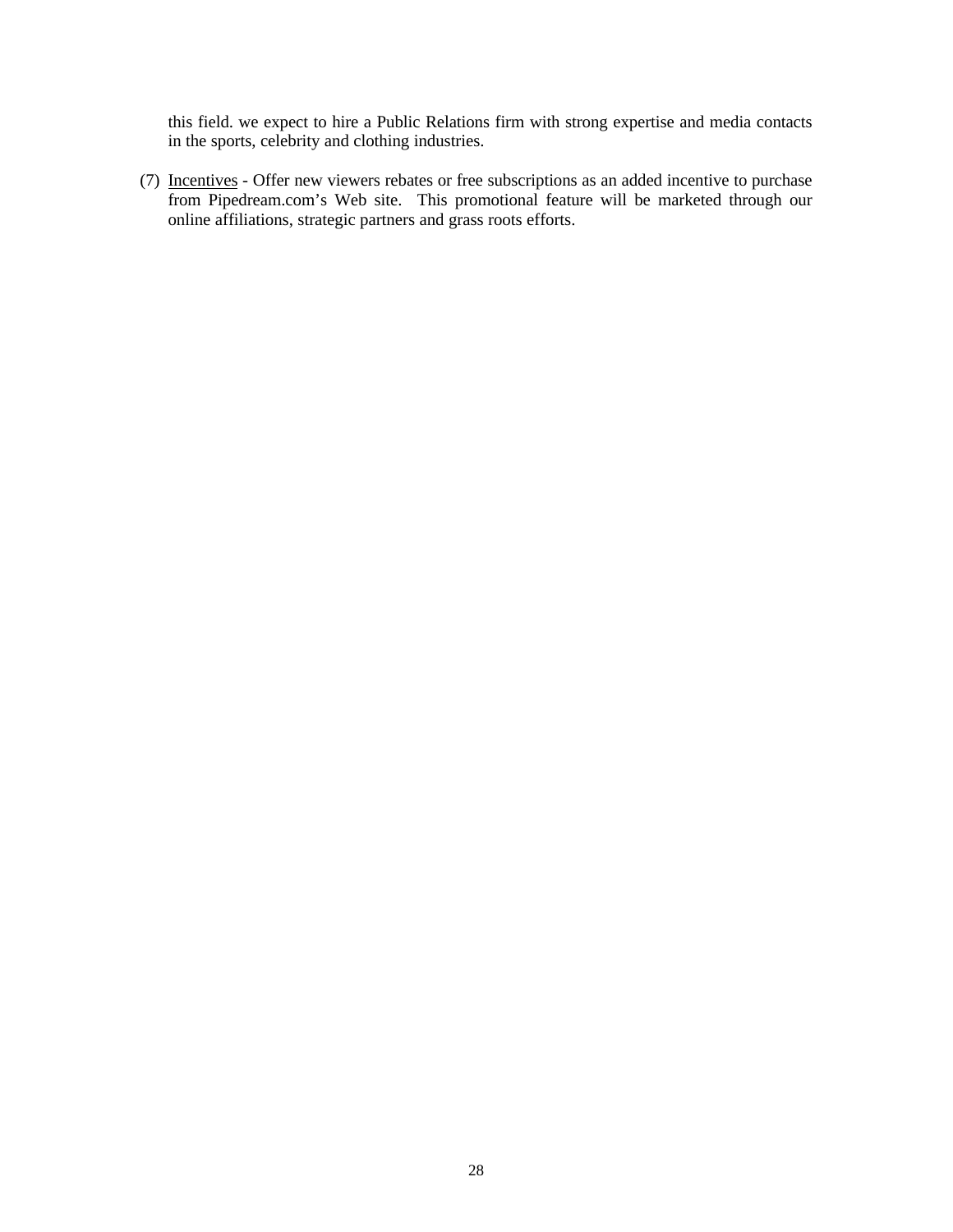#### **Web Site and Technology**

It will be critical that our audience enjoys the layout and design of our Web site and adapt to the interactive nature of our programming. Our layout and design will have to be user-friendly and cutting edge in the eyes of our audience to be successful in attracting repeat users. The features, functionality, and content can be able to be replicated by competitors, but the brand and the consumer experience must differentiate the value proposition to our customers. We have a strong branding message that will extend to all aspects of the site and truly provide the best experience for our customers. The site must encompass the sophistication and identification of the sponsors and programming we represent and offer customer value added features to build a real interactive community.

The objectives for Pipedream.com's ongoing Web site and technology development are as follows:

- Provide an unparalleled user viewing experience;
- Provide a compelling and user-friendly presentation of content and products to encourage repeat visits and create value for the Pipedream.com viewers;
- Create a layout and design that will adapt to the interactive nature of our programming.
- The viewing/shopping experience will be simple, clutter-free, enjoyable, and worthwhile.
- Build a measurable marketing and e-commerce platform that enables measurability and scalability.
- Provide a seamless transition from viewing programming on our site to purchasing products.
- Implement an integrated e-commerce solution governing affiliate transactions, merchandising and other business functions.
- Deploy a solution that integrates with our business partners' existing business systems.

Our investment in technology may take the form of purchasing off-the-shelf solutions or developing proprietary technology when appropriate.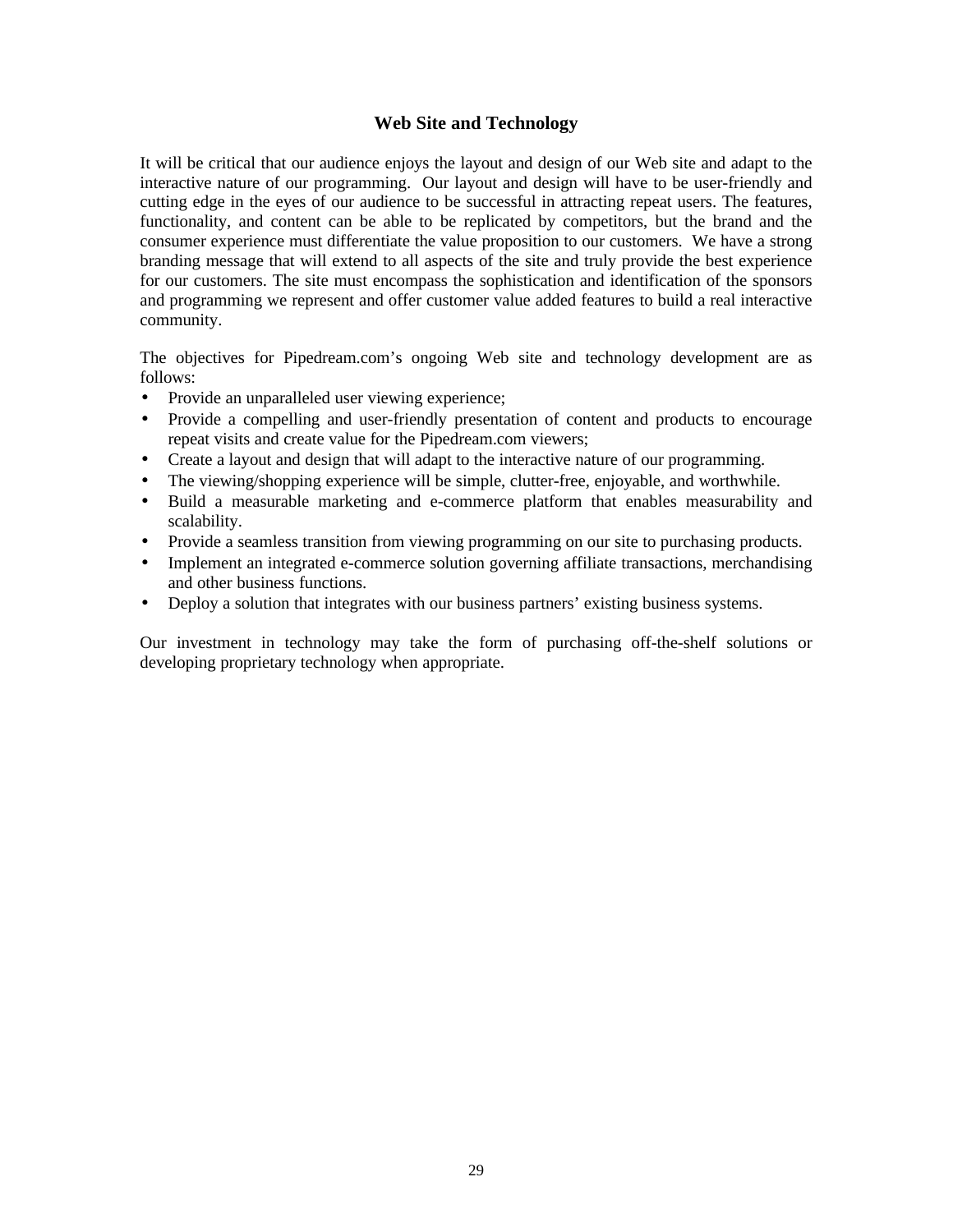#### **Management Team**

Our management team combines the experiences of executives with extensive backgrounds in managing and developing successful businesses within the sports, and Internet industries. Pipedream.com currently has two senior executives and is in the process of hiring a support staff, who will be involved in site design, media programming and business development. Upon obtaining its first round of funding, the Company will hire a full time staff to fully implement the business as outlined in this plan. The Company executive staff and operations will be in San Francisco, California.